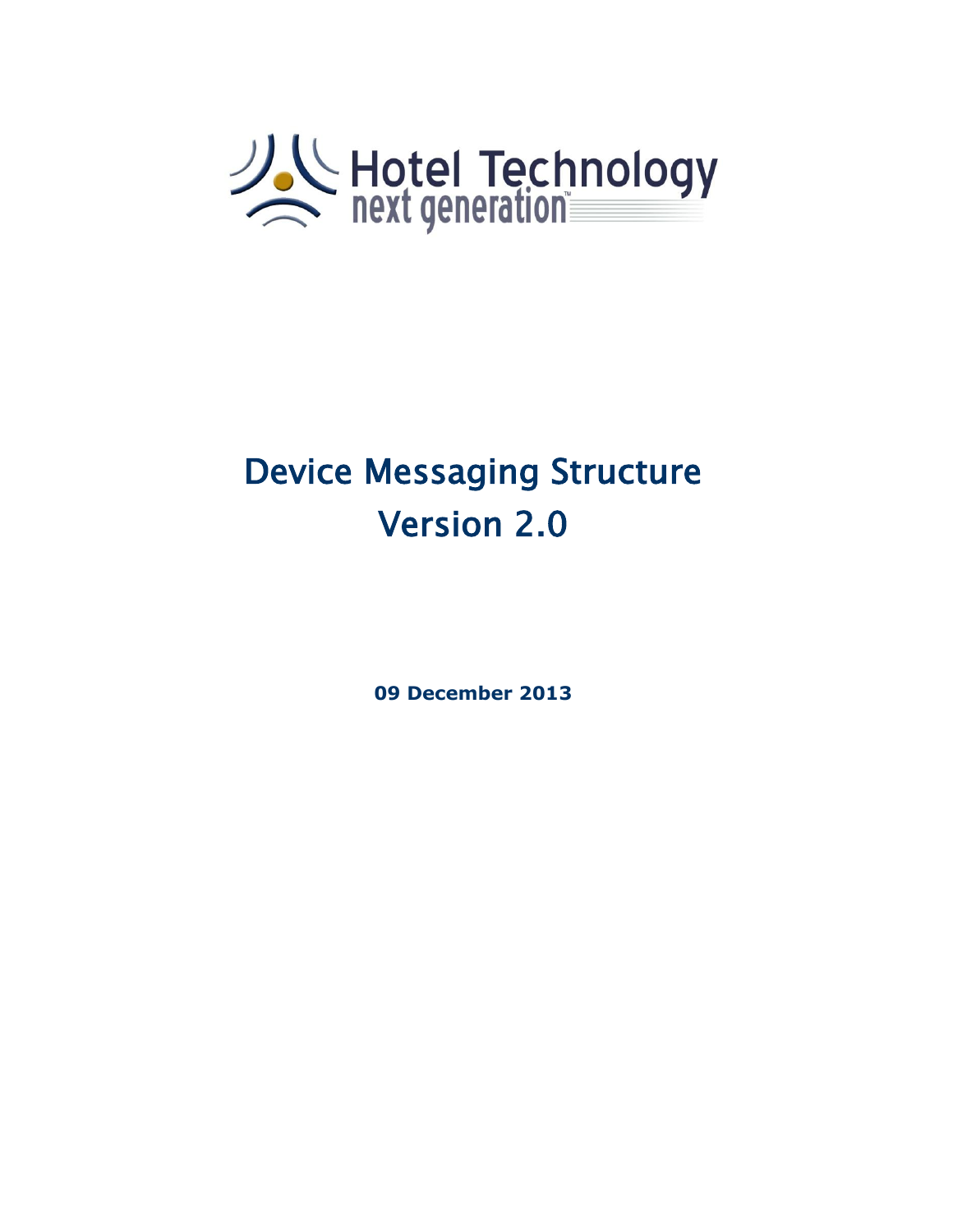#### About HTNG

Hotel Technology Next Generation (HTNG) is a non-profit association with a mission to foster, through collaboration and partnership, the development of next-generation systems and solutions that will enable hoteliers and their technology vendors to do business globally in the 21st century; to be recognized as a leading voice of the global hotel community, articulating the technology requirements of hotel companies of all sizes to the vendor community; and to facilitate the development of technology models for hospitality that will foster innovation, improve the guest experience, increase the effectiveness and efficiency of hotels, and create a healthy ecosystem of technology suppliers.

Copyright 2013, Hotel Technology Next Generation

#### All rights reserved.

No part of this publication may be reproduced, stored in a retrieval system, or transmitted, in any form or by any means, electronic, mechanical, photocopying, recording, or otherwise, without the prior permission of the copyright owner.

For any software code contained within this specification, permission is hereby granted, free-of-charge, to any person obtaining a copy of this specification (the "Software"), to deal in the Software without restriction, including without limitation the rights to use, copy, modify, merge, publish, distribute, sublicense, and/or sell copies of the Software, and to permit persons to whom the Software is furnished to do so, subject to the above copyright notice and this permission notice being included in all copies or substantial portions of the Software.

Manufacturers and software providers shall not claim compliance with portions of the requirements of any HTNG specification or standard, and shall not use the HTNG name or the name of the specification or standard in any statements about their respective product(s) unless the product(s) is (are) certified as compliant to the specification or standard.

THE SOFTWARE IS PROVIDED "AS IS", WITHOUT WARRANTY OF ANY KIND, EXPRESS OR IMPLIED, INCLUDING BUT NOT LIMITED TO THE WARRANTIES OF MERCHANTABILITY, FITNESS FOR A PARTICULAR PURPOSE, AND NON-INFRINGEMENT. IN NO EVENT SHALL THE AUTHORS OR COPYRIGHT HOLDERS BE LIABLE FOR ANY CLAIM, DAMAGES, OR OTHER LIABILITY, WHETHER IN AN ACTION OF CONTRACT, TORT OR OTHERWISE, ARISING FROM, OUT OF, OR IN CONNECTION WITH THE SOFTWARE OR THE USE OR OTHER DEALINGS IN THE SOFTWARE.

Permission is granted for implementers to use the names, labels, etc. contained within the specification. The intent of publication of the specification is to encourage implementations of the specification.

This specification has not been verified for avoidance of possible third-party proprietary rights. In implementing this specification, usual procedures to ensure the respect of possible third-party intellectual property rights should be followed. Visit <http://htng.org/ip-claims> to view third-party claims that have been disclosed to HTNG. HTNG offers no opinion as to whether claims listed on this site may apply to portions of this specification.

The names Hotel Technology Next Generation and HTNG, and logos depicting these names, are trademarks of Hotel Technology Next Generation. Permission is granted for implementers to use the aforementioned names in technical documentation for the purpose of acknowledging the copyright and including the notice required above. All other use of the aforementioned names and logos requires the permission of Hotel Technology Next Generation, either in written form or as explicitly permitted for the organization's members through the current terms and conditions of membership.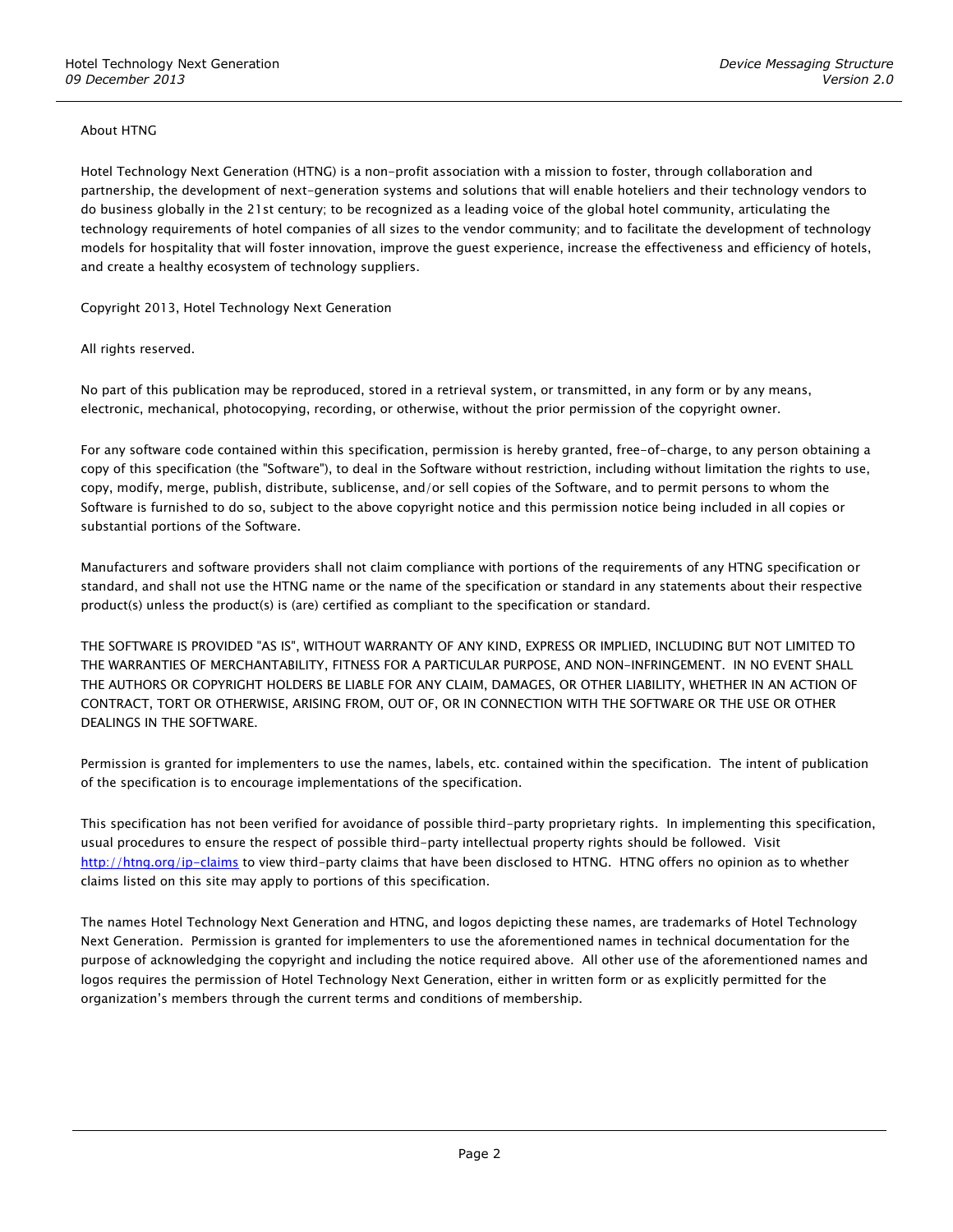# **Table of Contents**

| $\mathbf{1}$   |                                                                                                                                                             |  |
|----------------|-------------------------------------------------------------------------------------------------------------------------------------------------------------|--|
|                | 1.1<br>1.2<br>1.3<br>1.4<br>1.5<br>1.6<br>1.7<br>1.8<br>1.9                                                                                                 |  |
| $\overline{2}$ |                                                                                                                                                             |  |
|                | 2.1<br>2.2<br>2.3<br>2.4<br>2.5<br>2.6<br>2.7<br>2.8<br>2.9<br>2.10<br>2.11<br>2.12<br>2.13<br>2.14<br>2.15<br>2.16<br>2.17<br>2.18<br>2.19<br>2.20<br>2.21 |  |
| 3              |                                                                                                                                                             |  |
|                | 3.1<br>3.2<br>3.3<br>3.4                                                                                                                                    |  |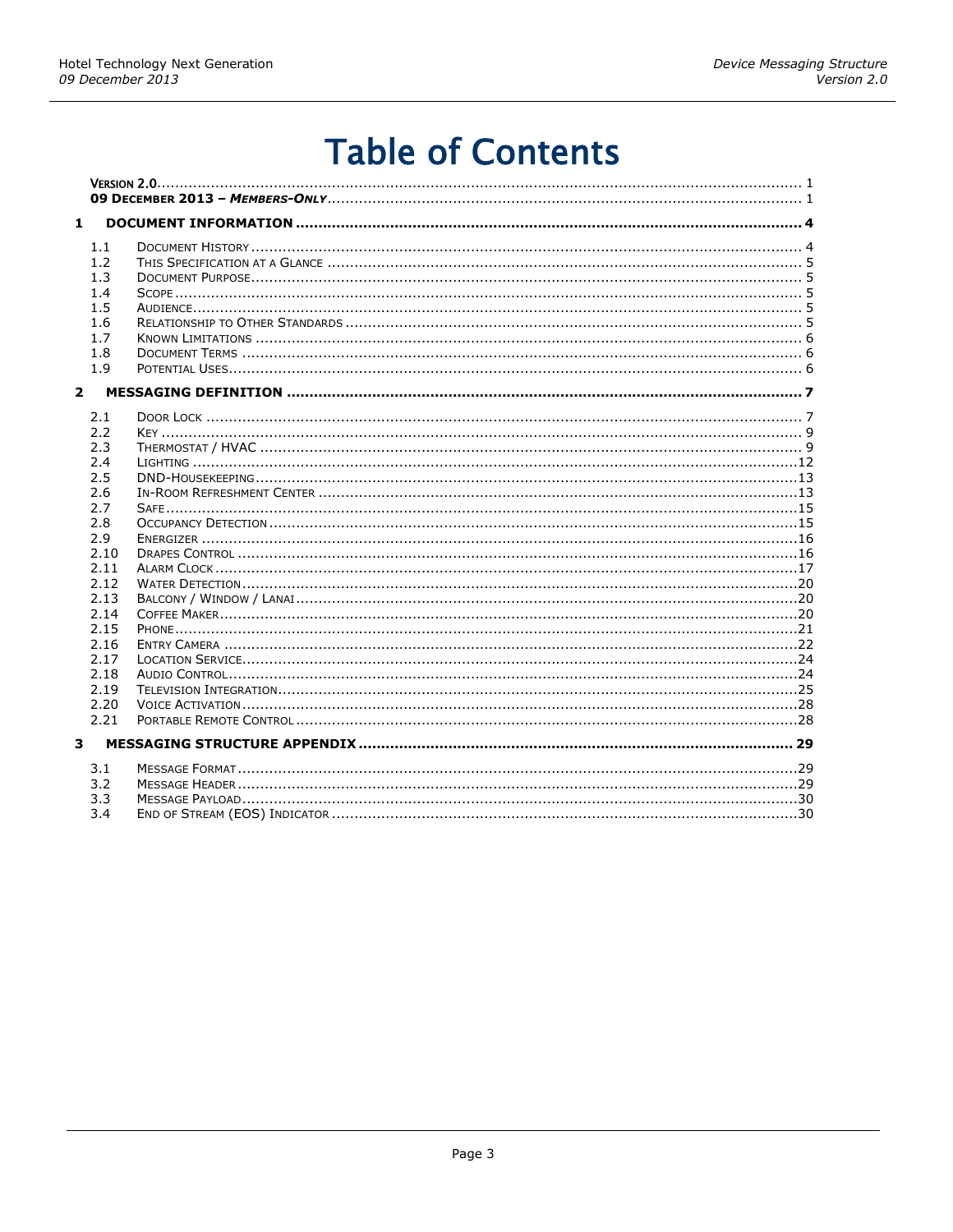## <span id="page-3-0"></span>**1 Document Information**

<span id="page-3-1"></span>

| 1.1            | <b>Document History</b> |                                                                                         |                                                                                                                              |
|----------------|-------------------------|-----------------------------------------------------------------------------------------|------------------------------------------------------------------------------------------------------------------------------|
| <b>Version</b> | <b>Date</b>             | <b>Author</b>                                                                           | <b>Comments</b>                                                                                                              |
| 0.9            | 17 Feb 2010             | <b>Michael Linck</b>                                                                    | <b>Public Release Draft</b>                                                                                                  |
| 0.92           | 25 May 2010             | Jon Buenviaje                                                                           | Minor edits and additions in section 4                                                                                       |
| 0.93           | 09 Jun 2010             | Michael Linck                                                                           | Revisions from Zug - section 3 purpose and revision<br>process                                                               |
| 0.94           | 03 Aug 2010             | Michael Linck / Jon<br>Buenviaje                                                        | <b>Updated Value Ranges</b>                                                                                                  |
| 0.95           | 08 Sep 2010             | Jon Buenviaje                                                                           | Included partial template for message line items in<br>4.1                                                                   |
| 0.96           | 14 Oct 2010             | Mario Sorce                                                                             | Message structure Framework-Expanded section 4                                                                               |
| 0.97           | 17 Dec 2010             | Jim Fenno / Mario Sorce                                                                 | Section 4.3 clarifications -                                                                                                 |
| 0.98           | 10 Jan 2011             | Mario Sorce                                                                             | Document re-organization - clean-up                                                                                          |
| 0.99           | 25 Feb 2011             | Jon Buenviaje                                                                           | Moved Use Case section and modified the intro to<br>that section. Expanded on definitions section. Other<br>minor formatting |
| 1.00           | 15 Mar 2011             | Jon Buenviaje                                                                           | Minor formatting. Edits and comments from San<br>Diego F2F meeting incorporated.                                             |
| $1.01 - 1.02$  | 17 Apr 2013             | Eric Eichensehr / Gary<br>Gage / Jay Rosamilia                                          | General cleanup and updated Door Lock section                                                                                |
| 1.03           | 01 May 2013             | Eric Eichensehr / Gary<br>Gage / Jay Rosamilia                                          | Updated Door Lock section                                                                                                    |
| 1.04           | 15 May 2013             | <b>Device Controls</b><br>Integration and Intelligent<br>Guest Room (IGR)<br>Workgroups | Reviewed/Updated Door Lock section                                                                                           |
| 1.05           | 22 May 2013             | IGR Workgroup                                                                           | Update Door Lock section                                                                                                     |
| 1.06           | 29 May 2013             | IGR Workgroup                                                                           | <b>Updated Thermostat section</b>                                                                                            |
| 1.07           | 05 Jun 2013             | IGR Workgroup                                                                           | Updated Thermostat, Key and Lighting sections                                                                                |
| 1.08           | 12 Jun 2013             | IGR Workgroup<br>Kylene Reese                                                           | Updated In-Room Refreshment, Safe, Occupancy<br>Detection and Drapes sections<br>Updated and formatted document              |
| 1.09           | 19 Jun 2013             | IGR Workgroup                                                                           | Reviewed and updated Thermostat, In-Room<br>Refreshment Center, Safe and Occupancy Detection<br>sections with Inncom         |
| 1.10           | 20 Jun 2013             | Jim Fenno                                                                               | Updated Television Integration section                                                                                       |
| 1.11           | 03 Jul 2013             | IGR Workgroup                                                                           | Reviewed Safe and Occupancy sections with<br>VingCard Elsafe and Inncom respectively; updated<br>Alarm section               |
| 1.12           | 10 Jul 2013             | IGR Workgroup                                                                           | Finished Alarm Clock section                                                                                                 |
| 1.13           | 17 Jul 2013             | IGR Workgroup                                                                           | Completed Water Detection, Coffee Maker, Window /<br>Balcony / Lanai, and Phone sections                                     |
| 1.14-1.17      | Jul-Aug 2013            | IGR Workgroup                                                                           | Updated Entry Camera and Audio Control sections                                                                              |
| 1.18           | 21 Aug 2013             | IGR Workgroup                                                                           | Updated Television section                                                                                                   |
| 1.19           | 23 Aug 2013             | Jay Rosamilia, Kylene<br>Reese                                                          | Updated Sections 1, 2 and 3                                                                                                  |
| 1.20           | 28 Aug 2013             | IGR Workgroup                                                                           | Updated Television, Phone sections                                                                                           |
| $1.21 - .22$   | Sep 2012                | IGR Workgroup                                                                           | Updated Location Services section, moved some<br>introductory information to the Appendix section                            |
| 1.23           | 18 Sep 2013             | IGR Workgroup                                                                           | Removed Key and Portable Remote Control sections,<br>updated Energizer section                                               |
| 1.24           | 27 Sep 2013             | Eric Eichensehr                                                                         | Cleaned up the Messaging Structure appendix                                                                                  |
| 1.25           | 02 Oct 2013             | IGR Workgroup                                                                           | Reviewed Appendix and Kylene cleaned up the doc                                                                              |
| 1.26-1.27      | 15-16 Oct 2013          | Jay Rosamilia, Workgroup                                                                | Updated the format of a few sections                                                                                         |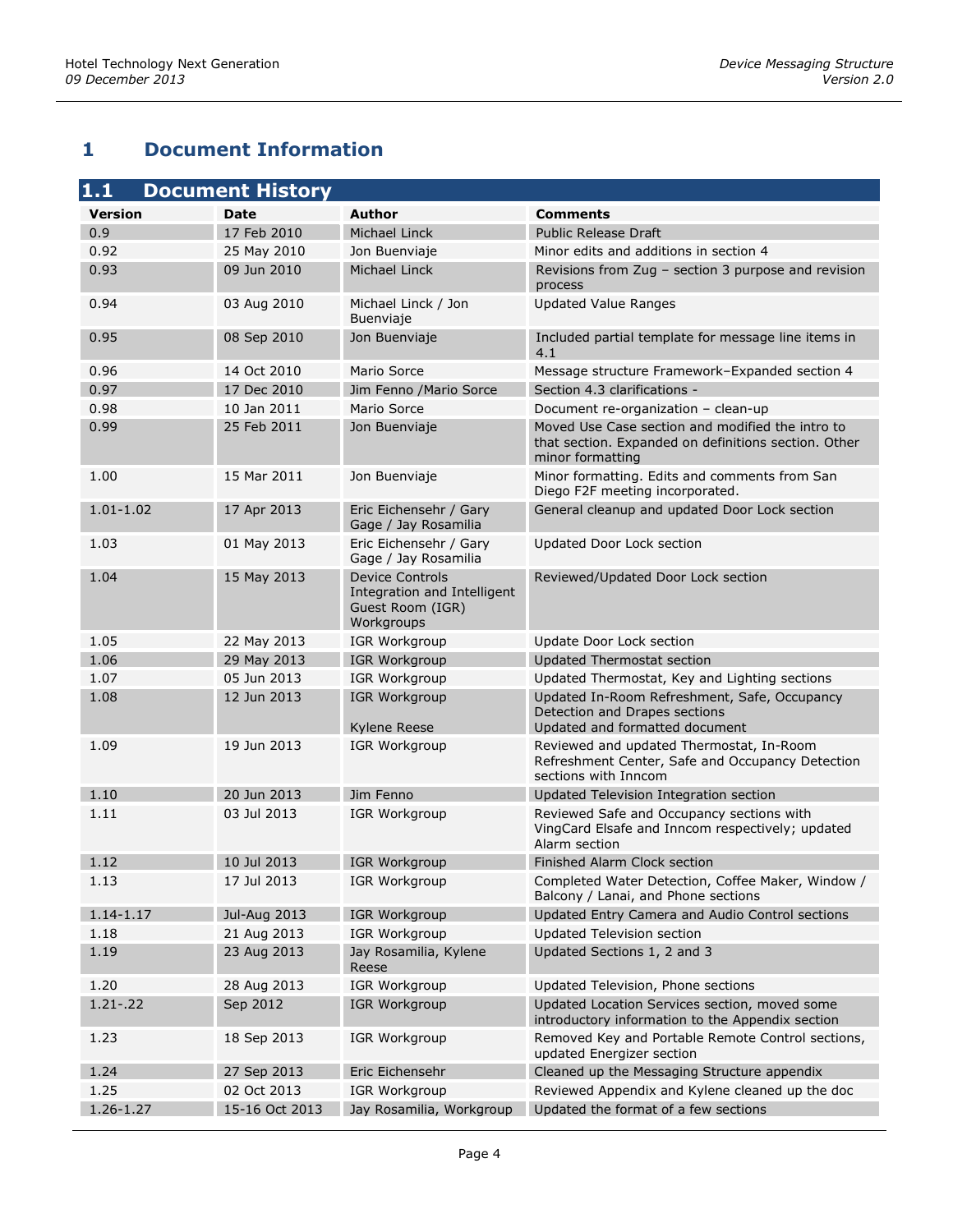| 1.28          | 17 Oct 2013    | Kylene Reese                      | Continued updating the format of tables                                                                                       |
|---------------|----------------|-----------------------------------|-------------------------------------------------------------------------------------------------------------------------------|
| 1.29          | 22 Oct 2013    | Eric Eichensehr                   | Updated appendix and fixed Lock Systems message<br>ID and indexes                                                             |
| $1.30 - 1.32$ | 23-30 Oct 2013 | IGR Workgroup, Eric<br>Eichensehr | Updated a few sections that were missing functions;<br>Eric updated Message Structure section;<br>Removed Set Top Box section |
| $1.33 - .34$  | 30 Oct 2013    | Kylene Reese/Jay<br>Rosamilia     | Finalized document                                                                                                            |
| 1.35          | 01 Nov2013     | Kylene Reese                      | Prepared document for workgroup review                                                                                        |
| 1.36          | 06 Nov 2013    | <b>IGR Workgroup</b>              | Addressed workgroup comments                                                                                                  |
| 1.37          | 06 Nov 2013    | Jay Rosamilia                     | Update hex codes                                                                                                              |
| 1.38          | 20 Nov 2013    | Kylene Reese                      | Prepared document for workgroup vote                                                                                          |
| 2.0           | 09 Dec 2013    | IGR Workgroup                     | Final 2.0 Version released to HTNG members                                                                                    |

#### <span id="page-4-0"></span>**1.2 This Specification at a Glance**

This specification is used by device manufacturers, device gateways and integrators to control, status and receive events concerning devices. Described are device messaging structures, organized by device type, that provide a series of commands, statuses and events and their supporting parameters.

#### <span id="page-4-1"></span>**1.3 Document Purpose**

This Device Messaging Structure provides a defined message set designed to enable structured communication between in-room devices and controls to ease the complexity of integrating devices from multiple vendors, in turn lowering the cost of building systems.

For Vendors:

- 1. To provide the description of the interface required at a functional level.
- 2. To provide a framework for technology-neutral application interoperability.

For Hoteliers:

- 1. To provide a basic design specification for possible use in an RFP or as part of a checklist for development.
- <span id="page-4-2"></span>2. To provide a technology-neutral framework to actively describe functionality.

## **1.4 Scope**

In 2009, the former In-Room Control Integration (ICI) Team (now the Device Control Integration Workgroup) developed a base profile of devices and controls found in the typical guestroom. In 2013, the Intelligent Guest Room Workgroup reworked the document to make it more consistent and more easily understood. This document describes the messages and defined values that devices and controls utilize to ensure full interoperability.

#### <span id="page-4-3"></span>**1.5 Audience**

This document is intended to aid in the design and integration of devices and hospitality systems that require interaction with other in-room devices. The document specifically targets hospitality system developers, integrators and operators.

#### <span id="page-4-4"></span>**1.6 Relationship to Other Standards**

The [Intelligent Guest Room \(IGR\) specification](http://collaboration.htng.org/specs/documents.php?action=show&dcat=48&gdid=25348) is the bridge between the [HTNG Guest & Room](http://collaboration.htng.org/specs/documents.php?action=show&dcat=42&gdid=23699)  [Messaging Status \(GRSM\) specification](http://collaboration.htng.org/specs/documents.php?action=show&dcat=42&gdid=23699) and this DMS specification. Additionally, the IGR specification provides a XML structure for wrapping the messaging structures found in this specification.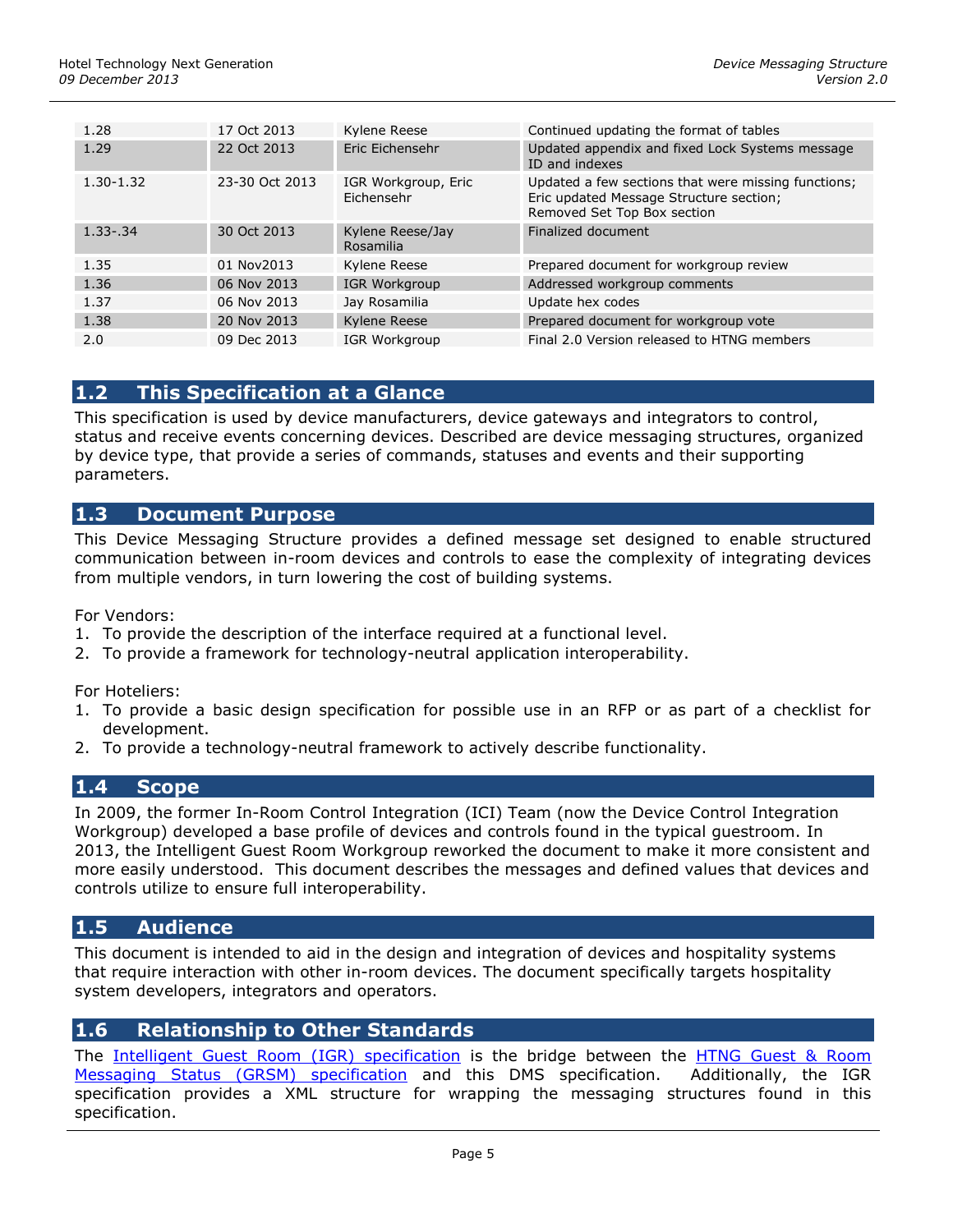## <span id="page-5-0"></span>**1.7 Known Limitations**

This Device Messaging Structure (DMS) is not intended to replace existing industry standard transport protocols, rather to provide a dictionary of messages and values for manufacturers and hoteliers developing and selecting products for the hospitality industry.

Since this document's primary purpose is to define the messaging structure in a technology-neutral fashion, it is up to implementers to determine the transport protocol and other technologies used. For those implementers who wish to leverage XML, see the Intelligent [Guest Room specification.](http://collaboration.htng.org/specs/documents.php?action=show&dcat=48&gdid=25348)

This document does not address some emerging technologies for displaying content from guest devices onto in-room displays (such as Miracast, Airplay, DLNA). This document also does not address new mobile key technologies, including network NFC, audio and *Bluetooth®* wireless technology.

#### <span id="page-5-1"></span>**1.8 Document Terms**

For the purpose of this document the following terms have been defined as follows:

| <b>Term</b> | <b>Definition</b>                    |
|-------------|--------------------------------------|
| ADA         | American Disabilities Act            |
| <b>DND</b>  | Do-Not-Disturb                       |
| <b>HVAC</b> | Heating Ventilation Air Conditioning |
| <b>MUR</b>  | Make-Up-Room                         |

## <span id="page-5-2"></span>**1.9 Potential Uses**

- 1. Device detects a problem and opens a trouble ticket, or finds that the condition has cleared, and closes it. Examples would be battery low (need to notify engineering), or door ajar (perhaps notify guest on television).
- 2. Key inserted in door lock. Different situations depending on whether it is the guest's key, a staff key, or an invalid key. Information needs to be delivered to lock system but may also need to activate room devices e.g. lights, and enters into the intelligent determination of whether a guest room is currently occupied.
- 3. Occupancy detector senses status change (senses motion, or senses that no motion has occurred for a long enough period of time)
- 4. Doorbell pushed. This may play an audible signal in the room, but may do something different based on the setting of the Do Not Disturb light, or on the presence of ADA devices within the room.
- 5. Guest manually sets do-not-disturb or make-up-room light. DND might cause the phone system to hold calls; MUR might alert housekeeping.
- 6. Telephone rings. This could be used to, for example (and possibly based on guest preferences) to automatically mute the audio system or TV or turn on the Do Not Disturb light.
- 7. Telephone on or off hook. Same possibilities.
- 8. In-room refreshment center door opened/closed. This could trigger an action to turn on the TV and advise/warn the guest of the cost.
- 9. Safe door opened/closed; log event.
- 10. Window or lanai door opened/closed. This could cause HVAC to shut off or turn on, and could cause a change in the inferred occupancy status of the room.
- 11. Guest changes thermostat setting.
- 12. Someone presses a button or switch on a device in the room (thermostat, remote control, telephone, TV, etc.) and in doing so provides evidence that the room is occupied.
- 13. Door opens or closes; could cause a change in the inferred occupancy status of the room.
- 14. Guest enters a command on a generic controls keypad, to cause a change in state of a "foreign" device (one that the keypad cannot natively control).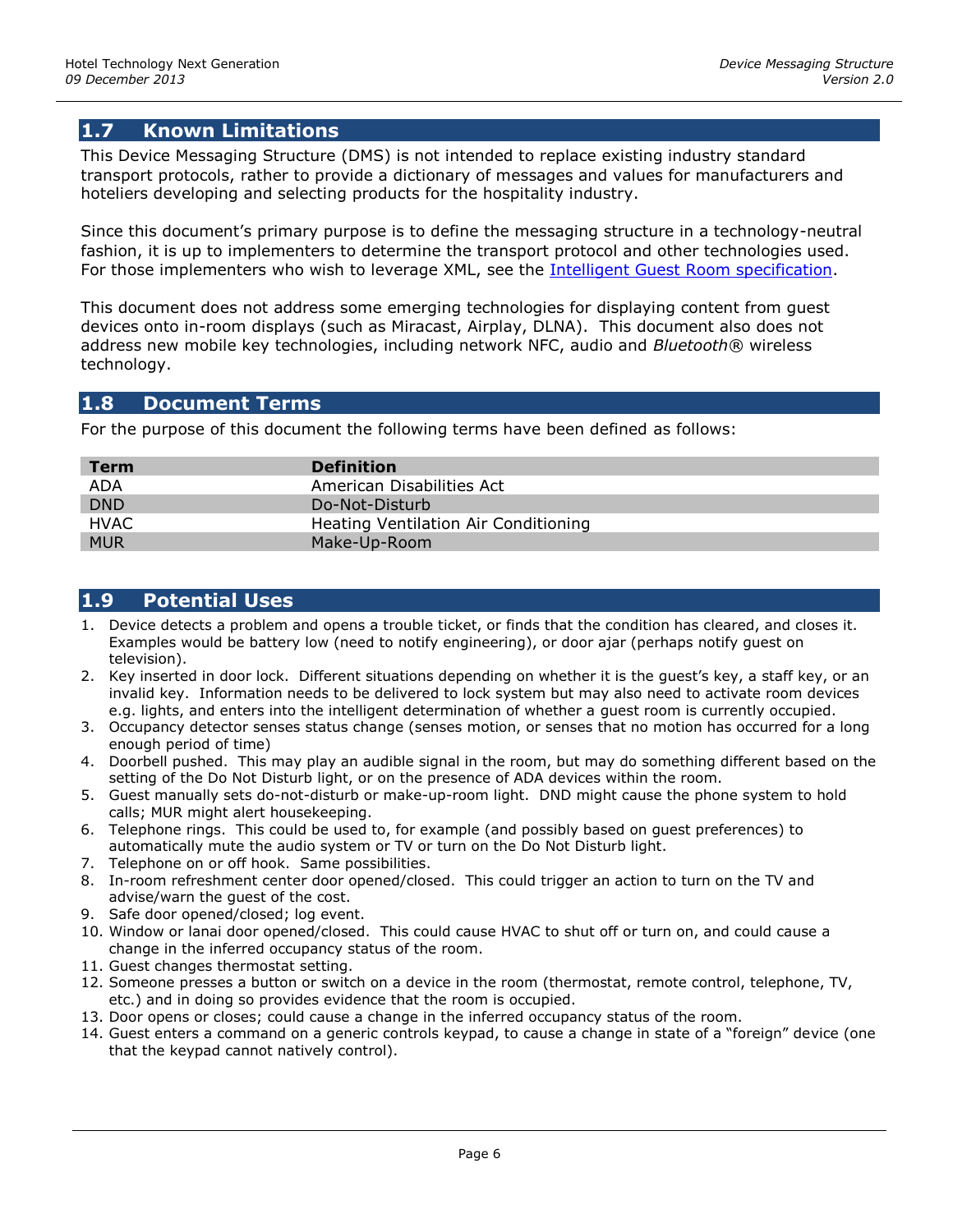## <span id="page-6-0"></span>**2 Messaging Definition**

## <span id="page-6-1"></span>**2.1 Door Lock**

#### Message Class: 0x01 = DOOR LOCK

| <b>Message Description</b> |                                        |                          |                           |                                       | <b>Message Header</b> |                                |
|----------------------------|----------------------------------------|--------------------------|---------------------------|---------------------------------------|-----------------------|--------------------------------|
| <b>Type</b>                | <b>Function</b>                        | <b>Parameters</b>        | Data Type                 | <b>Allowable Values</b>               | <b>Message</b><br>ID  | <b>Message</b><br><b>Index</b> |
| Command                    | Set Online<br><b>Status</b>            | <b>Online Status</b>     | Boolean                   | $0 =$ Offline<br>$1 =$ Online         | 0x01                  | 0x01                           |
| <b>Status</b>              | Get Online<br><b>Status</b>            | <b>Online Status</b>     | <b>Boolean</b>            | $0 =$ Offline<br>$1 =$ Online         | 0x41                  | 0x02                           |
| Event                      |                                        |                          | Not Applicable            |                                       |                       |                                |
| Command                    | Set DND<br><b>Status</b>               | <b>DND Status</b>        | <b>Boolean</b>            | $0 = DND$ Off<br>$1 = DND$ On         | 0x01                  | 0x04                           |
| <b>Status</b>              | Get DND<br><b>Status</b>               | <b>DND Status</b>        | Boolean                   | $0 = DND$ Off<br>$1 = DND$ On         | 0x41                  | 0x05                           |
| Event                      | <b>DND Status</b><br>Changed           | <b>DND Status</b>        | <b>Boolean</b>            | $0 = DND$ Off<br>$1 = DND$ On         | 0x81                  | 0x06                           |
| Command                    |                                        |                          | Not Applicable            |                                       |                       |                                |
| <b>Status</b>              | Get<br>Functional<br><b>Status</b>     | <b>Functional Status</b> | Unsigned 8-bit<br>integer | $0 = Normal$<br>$1-255$ = Error Codes | 0x41                  | 0x08                           |
| Event                      | Functional<br><b>Status</b><br>Changed | <b>Functional Status</b> | Unsigned 8-bit<br>integer | $0 = Normal$<br>$1-255$ = Error Codes | 0x81                  | 0x09                           |
| Command                    |                                        |                          | Not Applicable            |                                       |                       |                                |
| <b>Status</b>              | Get<br>Deadbolt<br><b>Status</b>       | Deadbolt Status          | <b>Boolean</b>            | $0 =$ Deactivated<br>$1 =$ Activated  | 0x41                  | 0x0B                           |
| Event                      | Deadbolt<br><b>Status</b><br>Changed   | Deadbolt Status          | Boolean                   | $0 =$ Deactivated<br>$1 =$ Activated  | 0x81                  | 0x0C                           |
| Command                    |                                        |                          | Not Applicable            |                                       |                       |                                |
| <b>Status</b>              | Get<br>Thumbturn<br><b>Status</b>      | <b>Thumbturn Status</b>  | <b>Boolean</b>            | $0 =$ Deactivated<br>$1 =$ Activated  | 0x41                  | 0x0E                           |
| Event                      | Thumbturn<br><b>Status</b><br>Changed  | <b>Thumbturn Status</b>  | Boolean                   | $0 =$ Deactivated<br>$1 =$ Activated  | 0x81                  | 0x0F                           |
| Command                    |                                        |                          | Not Applicable            |                                       |                       |                                |
| <b>Status</b>              | Get Lock<br><b>Status</b>              | Lock Status              | Boolean                   | $0 =$ Deactivated<br>$1 =$ Activated  | 0x41                  | 0x11                           |
| Event                      | Lock Status<br>Changed                 | Lock Status              | Boolean                   | $0 =$ Deactivated<br>$1 =$ Activated  | 0x81                  | 0x12                           |
| Command                    |                                        |                          | Not Applicable            |                                       |                       |                                |
| <b>Status</b>              | Get Door<br>Ajar Status                | Door Ajar Status         | Boolean                   | $0 = Normal$<br>$1 =$ Ajar            | 0x41                  | 0x14                           |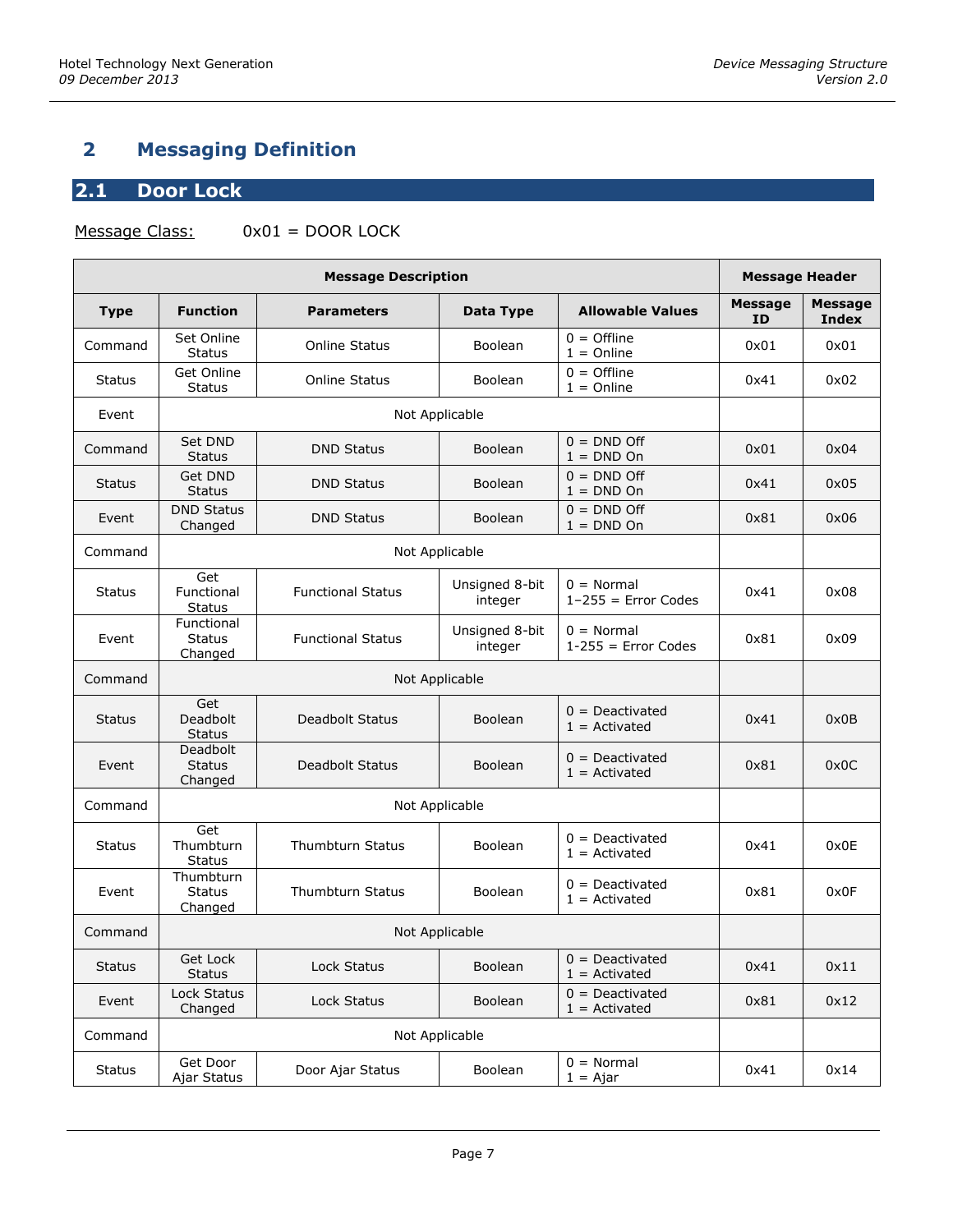|               |                                            | <b>Message Description</b> |                           |                                          | <b>Message Header</b>       |                                |
|---------------|--------------------------------------------|----------------------------|---------------------------|------------------------------------------|-----------------------------|--------------------------------|
| <b>Type</b>   | <b>Function</b>                            | <b>Parameters</b>          | <b>Data Type</b>          | <b>Allowable Values</b>                  | <b>Message</b><br><b>ID</b> | <b>Message</b><br><b>Index</b> |
| Event         | Door Ajar<br><b>Status</b><br>Changed      | Door Ajar Status           | <b>Boolean</b>            | $0 = Normal$<br>$1 =$ Ajar               | 0x81                        | 0x15                           |
| Command       |                                            |                            | Not Applicable            |                                          |                             |                                |
| <b>Status</b> | <b>Get Battery</b><br><b>Status</b>        | <b>Battery Status</b>      | Unsigned 8-bit<br>integer | $0 = O$ kay<br>$1 = Low$<br>$2 = Change$ | 0x41                        | 0x17                           |
| Event         | <b>Battery</b><br><b>Status</b><br>Changed | <b>Battery Status</b>      | Unsigned 8-bit<br>integer | $0 = O$ kay<br>$1 = Low$<br>2 - Change   | 0x81                        | 0x18                           |
| Command       |                                            |                            | Not Applicable            |                                          |                             |                                |
| <b>Status</b> |                                            |                            | Not Applicable            |                                          |                             |                                |
| Event         | Door<br>Opened<br>from interior            |                            | Void                      |                                          | 0x81                        | 0x1B                           |
| Command       |                                            |                            | Not Applicable            |                                          |                             |                                |
| <b>Status</b> |                                            |                            | Not Applicable            |                                          |                             |                                |
| Event         | <b>Brass Key</b><br>Used                   |                            | Void                      |                                          | 0x81                        | 0x1E                           |
| Command       |                                            |                            | Not Applicable            |                                          |                             |                                |
| <b>Status</b> |                                            |                            | Not Applicable            |                                          |                             |                                |
| Event         | Door Forced<br>Open                        |                            | Void                      |                                          | 0x81                        | 0x21                           |
| Command       |                                            |                            | Not Applicable            |                                          |                             |                                |
| <b>Status</b> |                                            |                            | Not Applicable            |                                          |                             |                                |
| Event         | Guest<br>Entered                           | Key ID                     | String                    | Custom                                   | 0x81                        | 0x24                           |
| Command       |                                            |                            | Not Applicable            |                                          |                             |                                |
| <b>Status</b> |                                            |                            | Not Applicable            |                                          |                             |                                |
| Event         | New Guest<br>Entered                       | Key ID                     | String                    | Custom                                   | 0x81                        | 0x27                           |
| Command       |                                            |                            | Not Applicable            |                                          |                             |                                |
| <b>Status</b> |                                            |                            | Not Applicable            |                                          |                             |                                |
| Event         | Staff<br>Entered                           | Key ID                     | String                    | Custom                                   | 0x81                        | 0x2A                           |
| Command       |                                            |                            | Not Applicable            |                                          |                             |                                |
| <b>Status</b> |                                            |                            | Not Applicable            |                                          |                             |                                |
| Event         | Intruder<br>Detected                       | Key ID                     | String                    | Custom                                   | 0x81                        | 0x2D                           |
| Command       |                                            |                            | Not Applicable            |                                          |                             |                                |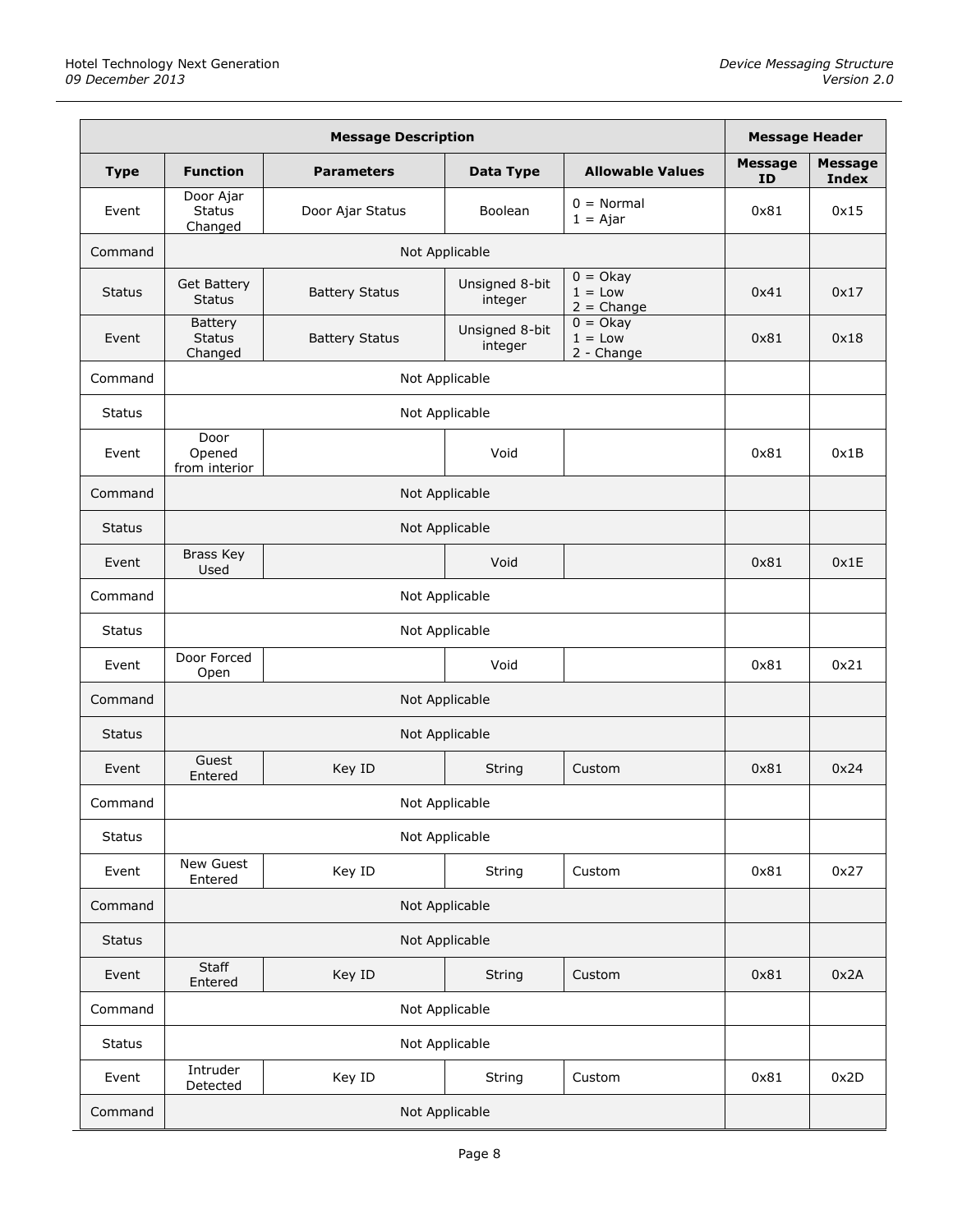|               | <b>Message Description</b>           |                   |                            |                                         |                             |                         |
|---------------|--------------------------------------|-------------------|----------------------------|-----------------------------------------|-----------------------------|-------------------------|
| <b>Type</b>   | <b>Function</b>                      | <b>Parameters</b> | Data Type                  | <b>Allowable Values</b>                 | <b>Message</b><br><b>ID</b> | <b>Message</b><br>Index |
| <b>Status</b> |                                      | Not Applicable    |                            |                                         |                             |                         |
| Event         | Wandering<br>Intruder                | Key ID            | String                     | Custom                                  | 0x81                        | 0x30                    |
| Command       |                                      | Not Applicable    |                            |                                         |                             |                         |
| <b>Status</b> |                                      | Not Applicable    |                            |                                         |                             |                         |
| Event         | Unauthorize<br>d Key<br>Attempted    | Key ID            | String                     | Custom                                  | 0x81                        | 0x33                    |
| Command       |                                      |                   | Not Applicable             |                                         |                             |                         |
| <b>Status</b> |                                      | Not Applicable    |                            |                                         |                             |                         |
| Event         | <b>Function</b><br>Card<br>Presented | Function ID       | Unsigned 16-bit<br>integer | 000 to $999 =$ Event<br>Detail Messages | 0x81                        | 0x36                    |

## <span id="page-8-0"></span>**2.2 Key**

### **Message Class:** 02 = KEY

In Version 2.0 of this document, the Key content was removed, but the section remains since Message Class  $02 = K EY$  remains for backwards compatibility.

## <span id="page-8-1"></span>**2.3 Thermostat / HVAC**

### **Message Class:** 03 = HVAC

|               | <b>Message Description</b>       |                           |                            |                                                            |                      |                                |  |
|---------------|----------------------------------|---------------------------|----------------------------|------------------------------------------------------------|----------------------|--------------------------------|--|
| <b>Type</b>   | <b>Function</b>                  | <b>Parameters</b>         | Data Type                  | <b>Allowable Values</b>                                    | <b>Message</b><br>ID | <b>Message</b><br><b>Index</b> |  |
| Command       | Set<br>Thermostat<br>Mode        | Thermostat Mode           | Unsigned 8-bit<br>integer  | $0 = \text{Off}$<br>$1 =$ Heat<br>$2 = Cool$<br>$3 =$ Auto | 0x03                 | 0x01                           |  |
| <b>Status</b> | Get<br>Thermostat<br>Mode        | <b>Thermostat Mode</b>    | Unsigned 8-bit<br>integer  | $0 = \text{Off}$<br>$1 =$ Heat<br>$2 = Cool$<br>$3 =$ Auto | 0x43                 |                                |  |
| Event         | Thermostat<br>Mode<br>Changed    | <b>Thermostat Mode</b>    | Unsigned 8-bit<br>integer  | $0 = \text{Off}$<br>$1 =$ Heat<br>$2 = Cool$<br>$3 =$ Auto | 0x83                 | 0x03                           |  |
| Command       | Set Target<br>Temperature        | <b>Target Temperature</b> | Unsigned 16-bit<br>integer | Centigrade x 100                                           | 0x03                 | 0x04                           |  |
| <b>Status</b> | <b>Get Target</b><br>Temperature | <b>Target Temperature</b> | Unsigned 16-bit<br>integer | Centigrade x 100                                           | 0x43                 | 0x05                           |  |
| Event         | Target<br>Temperature<br>Changed | <b>Target Temperature</b> | Unsigned 16-bit<br>integer | Centigrade x 100                                           | 0x83                 | 0x06                           |  |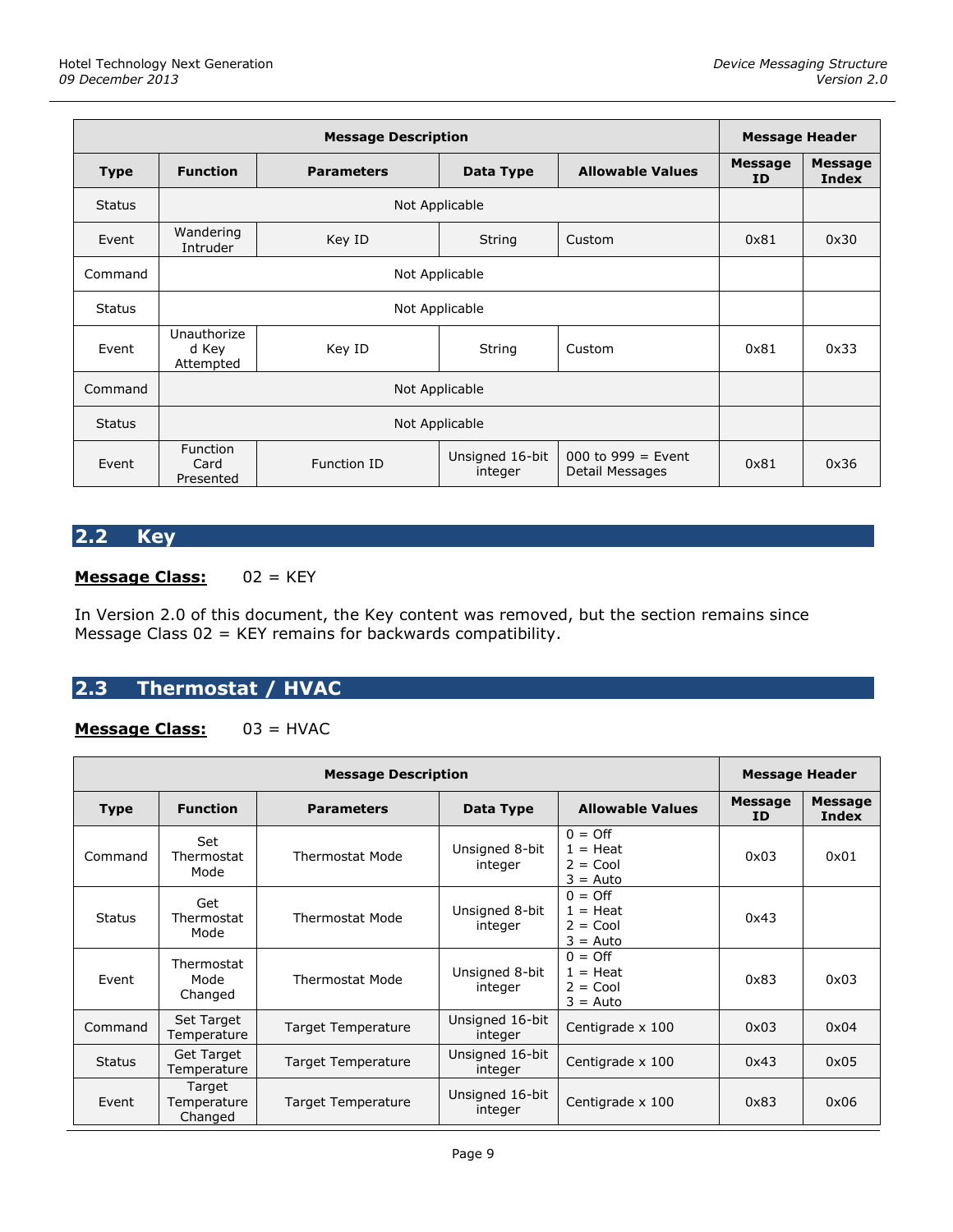| <b>Message Description</b> |                                    |                             |                            |                                                                    | <b>Message Header</b>       |                                |
|----------------------------|------------------------------------|-----------------------------|----------------------------|--------------------------------------------------------------------|-----------------------------|--------------------------------|
| <b>Type</b>                | <b>Function</b>                    | <b>Parameters</b>           | Data Type                  | <b>Allowable Values</b>                                            | <b>Message</b><br><b>ID</b> | <b>Message</b><br><b>Index</b> |
| Command                    |                                    |                             | Not Applicable             |                                                                    |                             |                                |
| <b>Status</b>              | Get<br>Measured<br>Temperature     | Measured Temperature        | Unsigned 16-bit<br>integer | Centigrade x 100                                                   | 0x43                        | 0x08                           |
| Event                      | Measured<br>Temperature<br>Changed | <b>Measured Temperature</b> | Unsigned 16-bit<br>integer | Centigrade x 100                                                   | 0x83                        | 0x09                           |
| Command                    |                                    |                             | Not Applicable             |                                                                    |                             |                                |
|                            |                                    | <b>Thermostat Mode</b>      | Unsigned 8-bit<br>integer  | $0 = \text{Off}$<br>$1 = Heat$<br>$2 = Cool$<br>$3 = Auto$         |                             |                                |
|                            |                                    | <b>Target Temperature</b>   | Unsigned 16-bit<br>integer | Centigrade x 100                                                   |                             |                                |
| <b>Status</b>              | <b>Get HVAC</b>                    | <b>Measured Temperature</b> | Unsigned 16-bit<br>integer | Centigrade x 100                                                   | 0x43                        | 0x0B                           |
|                            | <b>Status</b>                      | Temperature Scale           | Unsigned 8-bit<br>integer  | $0 = Centigrade$<br>$1 = Fahrenheit$                               |                             |                                |
|                            |                                    | Fan Mode                    | Unsigned 8-bit<br>integer  | $0 =$ Auto<br>$1 =$ Fixed                                          |                             |                                |
|                            |                                    | Fan Speed                   | Unsigned 8-bit<br>integer  | $0 = \text{Off}$<br>$1 = Low$<br>$2 = \text{Median}$<br>$3 = High$ |                             |                                |
|                            |                                    | <b>Thermostat Mode</b>      | Unsigned 8-bit<br>integer  | $0 = \text{Off}$<br>$1 =$ Heat<br>$2 = Cool$<br>$3 = Auto$         |                             |                                |
|                            |                                    | <b>Target Temperature</b>   | Unsigned 16-bit<br>integer | Centigrade x 100                                                   |                             |                                |
| Event                      | <b>HVAC Status</b>                 | <b>Measured Temperature</b> | Unsigned 16-bit<br>integer | Centigrade x 100                                                   | 0x83                        | 0x0C                           |
|                            | Changed                            | Temperature Scale           | Unsigned 8-bit<br>integer  | $0 = Centigrade$<br>$1 = Fahrenheit$                               |                             |                                |
|                            |                                    | Fan Mode                    | Unsigned 8-bit<br>integer  | $0 =$ Auto<br>$1 =$ Fixed                                          |                             |                                |
|                            |                                    | Fan Speed                   | Unsigned 8-bit<br>integer  | $0 = \text{Off}$<br>$1 = Low$<br>$2 = \text{Median}$<br>$3 = High$ |                             |                                |
| Command                    | Set Fan<br>Speed                   | Fan Speed                   | Unsigned 8-bit<br>integer  | $0 = \text{Off}$<br>$1 = Low$<br>$2 = \text{Median}$<br>$3 = High$ | 0x03                        | 0x0D                           |
| <b>Status</b>              | Get Fan<br>Speed                   | Fan Speed                   | Unsigned 8-bit<br>integer  | $0 = \text{Off}$<br>$1 = Low$<br>$2 = \text{Median}$<br>$3 = High$ | 0x43                        | 0x0E                           |
| Event                      | Fan Speed<br>Changed               | Fan Speed                   | Unsigned 8-bit<br>integer  | $0 = \text{Off}$<br>$1 = Low$<br>$2 = \text{Median}$<br>$3 = High$ | 0x83                        | 0x0F                           |
| Command                    | Set Relative<br>Fan Speed          | Fan Speed Percentage        | Unsigned 8-bit<br>integer  | $0 - 100\%$                                                        | 0x03                        | 0x10                           |
| <b>Status</b>              | <b>Get Relative</b><br>Fan Speed   | Fan Speed Percentage        | Unsigned 8-bit<br>integer  | $0 - 100\%$                                                        | 0x43                        | 0x11                           |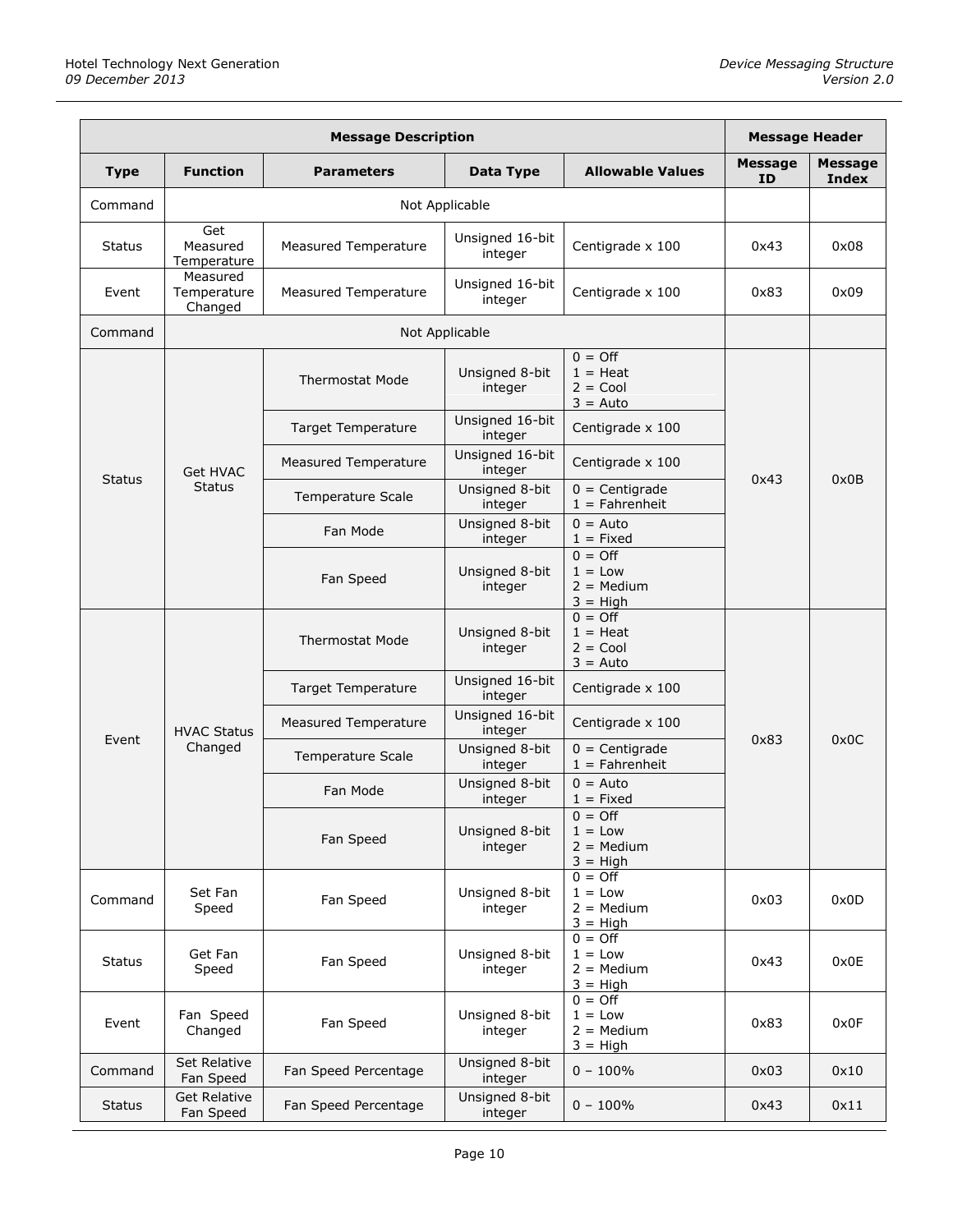|               |                                             | <b>Message Description</b> |                            |                                      | <b>Message Header</b> |                                |
|---------------|---------------------------------------------|----------------------------|----------------------------|--------------------------------------|-----------------------|--------------------------------|
| <b>Type</b>   | <b>Function</b>                             | <b>Parameters</b>          | <b>Data Type</b>           | <b>Allowable Values</b>              | Message<br>ID         | <b>Message</b><br><b>Index</b> |
| Event         | Relative Fan<br>Speed<br>Changed            | Fan Speed Percentage       | Unsigned 8-bit<br>integer  | $0 - 100\%$                          | 0x83                  | 0x12                           |
| Command       | Set Fan<br>Mode                             | Fan Mode                   | Unsigned 8-bit<br>integer  | $0 =$ Auto<br>$1 =$ Fixed            | 0x03                  | 0x13                           |
| <b>Status</b> | Get Fan<br>Mode                             | Fan Mode                   | Unsigned 8-bit<br>integer  | $0 =$ Auto<br>$1 =$ Fixed            | 0x43                  | 0x14                           |
| Event         | Fan Mode<br>Changed                         | Fan Mode                   | Unsigned 8-bit<br>integer  | $0 = Auto$<br>$1 =$ Fixed            | 0x83                  | 0x15                           |
| Command       | Set Green<br>Mode                           | Green Mode                 | <b>Boolean</b>             | $0 = \text{Off}$<br>$1 = On$         | 0x03                  | 0x16                           |
| <b>Status</b> | Get Green<br>Mode                           | Green Mode                 | <b>Boolean</b>             | $0 = \text{Off}$<br>$1 = On$         | 0x43                  | 0x17                           |
| Event         | Green Mode<br>Changed                       | Green Mode                 | <b>Boolean</b>             | $0 = \text{Off}$<br>$1 = On$         | 0x83                  | 0x18                           |
| Command       | Set Display<br>Scale                        | Temperature Scale          | Unsigned 8-bit<br>integer  | $0 = Centigrade$<br>$1 = Fahrenheit$ | 0x03                  | 0x19                           |
| <b>Status</b> | Get Display<br>Scale                        | <b>Temperature Scale</b>   | Unsigned 8-bit<br>integer  | $0 = Centigrade$<br>$1 =$ Fahrenheit | 0x43                  | 0x1A                           |
| Event         | Display<br>Scale<br>Changed                 | Temperature Scale          | Unsigned 8-bit<br>integer  | $0 = Centigrade$<br>$1 =$ Fahrenheit | 0x83                  | 0x1B                           |
| Command       |                                             |                            | Not Applicable             |                                      |                       |                                |
| <b>Status</b> | Get Fan<br>Duty Hours                       | Duty Hours                 | Unsigned 32-bit<br>integer | $0 - 2^{32} - 1$ Hours               | 0x43                  | 0x1D                           |
| Event         |                                             |                            | Not Applicable             |                                      |                       |                                |
| Command       |                                             |                            | Not Applicable             |                                      |                       |                                |
| <b>Status</b> | Get Carbon<br>Monoxide<br>(CO) Level        | CO Level                   | Unsigned 32-bit<br>integer | 0-232 -1 PPM                         | 0x43                  | 0x20                           |
| Event         | Carbon<br>Monoxide<br>(CO) Level<br>Changed | CO Level                   | Unsigned 32-bit<br>integer | 0-232 -1 PPM                         | 0x83                  | 0x21                           |
| Command       |                                             |                            | Not Applicable             |                                      |                       |                                |
| <b>Status</b> | Get<br>Humidity<br>Level                    | Humidity Level Percent     | Unsigned 8-bit<br>integer  | $0 - 100 %$                          | 0x43                  | 0x23                           |
| Event         | Humidity<br>Level<br>Changed                | Humidity Level Percent     | Unsigned 8-bit<br>integer  | $0 - 100 %$                          | 0x83                  | 0x24                           |
| Command       |                                             |                            | Not Applicable             |                                      |                       |                                |
| <b>Status</b> | Get Air Filter<br><b>Status</b>             | Air Filter Status          | Boolean                    | $0 = Normal$<br>$1 =$ Dirty          | 0x43                  | 0x26                           |
| Event         | Air Filter<br><b>Status</b><br>Changed      | Air Filter Status          | Boolean                    | $0 = Normal$<br>$1 =$ Dirty          | 0x83                  | 0x27                           |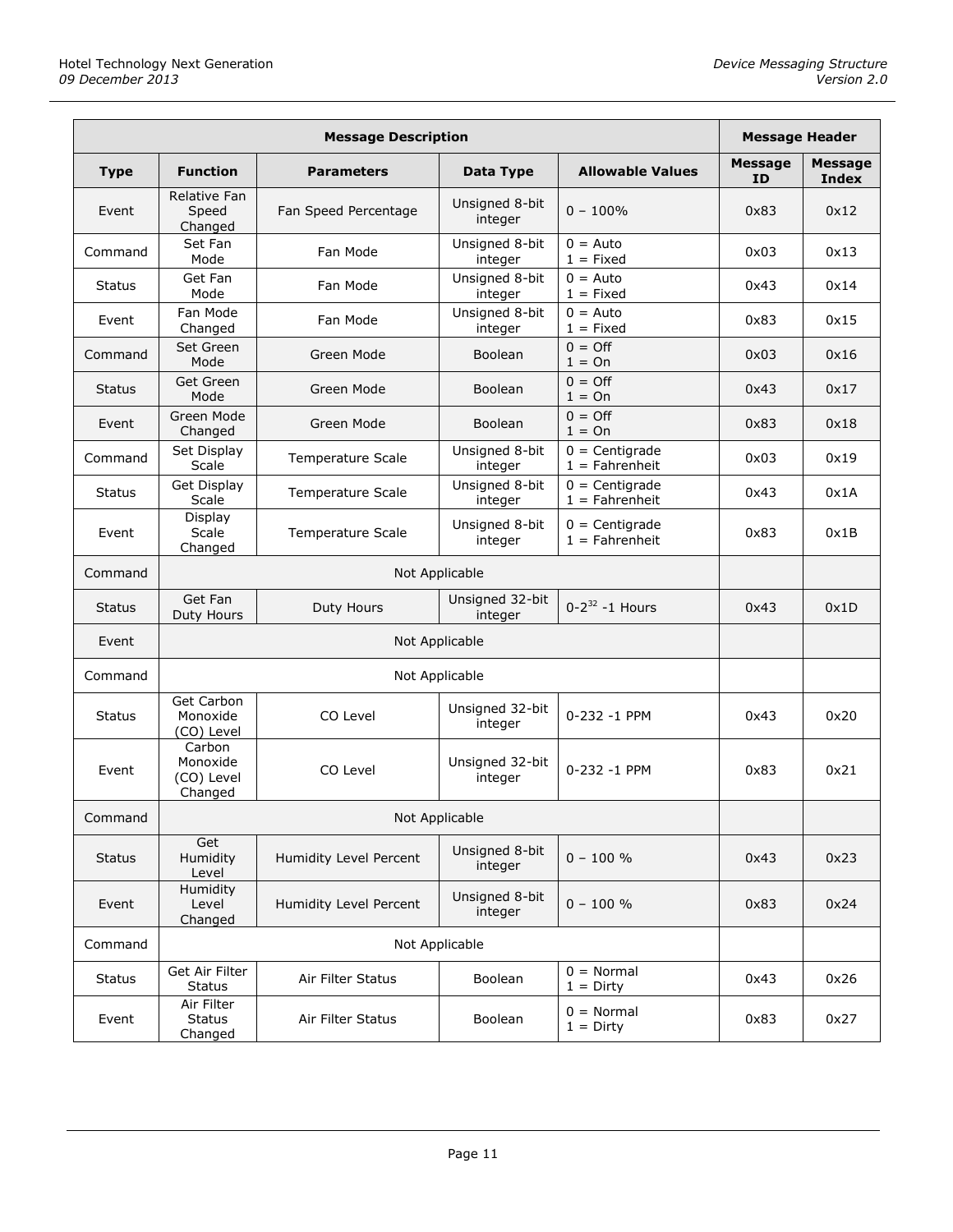## <span id="page-11-0"></span>**2.4 Lighting**

## **Message Class:** 04 = LIGHTING

|               |                                        | <b>Message Description</b> |                            |                                       | <b>Message Header</b> |                                |
|---------------|----------------------------------------|----------------------------|----------------------------|---------------------------------------|-----------------------|--------------------------------|
| <b>Type</b>   | <b>Function</b>                        | <b>Parameters</b>          | <b>Data Type</b>           | <b>Allowable Values</b>               | <b>Message</b><br>ID  | <b>Message</b><br><b>Index</b> |
| Command       | Set Lamp<br><b>Status</b>              | Lamp Status                | <b>Boolean</b>             | $0 = \text{Off}$<br>$1 = On$          | 0x04                  | 0x01                           |
| <b>Status</b> | Get Lamp<br><b>Status</b>              | Lamp Status                | <b>Boolean</b>             | $0 = \text{Off}$<br>$1 = On$          | 0x44                  | 0x02                           |
| Event         | Lamp Status<br>Changed                 | Lamp Status                | Boolean                    | $0 = \text{Off}$<br>$1 = On$          | 0x84                  | 0x03                           |
| Command       | Set Lamp<br>Dim Level                  | Lamp Dim Level Percent     | Unsigned 8-bit<br>integer  | $0 - 100%$                            | 0x04                  | 0x04                           |
| <b>Status</b> | Get Lamp<br>Dim Level                  | Lamp Dim Level Percent     | Unsigned 8-bit<br>integer  | $0 - 100%$                            | 0x44                  | 0x05                           |
| Event         | Lamp Dim<br>Level<br>Changed           | Lamp Dim Level Percent     | Unsigned 8-bit<br>integer  | $0 - 100%$                            | 0x84                  | 0x06                           |
| Command       | Set Scene /<br>Mood                    | Scene ID                   | Unsigned 8-bit<br>integer  | $0 - 255$                             | 0x04                  | 0x07                           |
| <b>Status</b> | Get Scene /<br>Mood                    | Scene ID                   | Unsigned 8-bit<br>integer  | $0 - 255$                             | 0x44                  | 0x08                           |
| Event         | Scene /<br>Mood<br>Changed             | Scene ID                   | Unsigned 8-bit<br>integer  | $0 - 255$                             | 0x84                  | 0x09                           |
| Command       | Set Green<br>Mode                      | Green Mode                 | <b>Boolean</b>             | $0 = \text{Off}$<br>$1 = On$          | 0x04                  | 0x0A                           |
| <b>Status</b> | Get Green<br>Mode                      | Green Mode                 | <b>Boolean</b>             | $0 = \text{Off}$<br>$1 = On$          | 0x44                  | 0x0B                           |
| Event         | Green Mode<br>Changed                  | Green Mode                 | Boolean                    | $0 = \text{Off}$<br>$1 = On$          | 0x84                  | 0x0C                           |
| Command       |                                        |                            | Reserved For Future Use    |                                       |                       |                                |
| <b>Status</b> | Get<br>Functional<br><b>Status</b>     | <b>Functional Status</b>   | Unsigned 8-bit<br>integer  | $0 = Normal$<br>$1-255$ = Error Codes | 0x44                  | 0x0E                           |
| Event         | Functional<br><b>Status</b><br>Changed | <b>Functional Status</b>   | Unsigned 8-bit<br>integer  | $0 = Normal$<br>$1-255$ = Error Codes | 0x84                  | 0x0F                           |
| Command       |                                        |                            | Not Applicable             |                                       |                       |                                |
| <b>Status</b> | Get Lamp<br>Duty Hours                 | Duty Hours                 | Unsigned 32-bit<br>integer | $0 - 2^{32} - 1$ Hours                | 0x44                  | 0x11                           |
| Event         |                                        |                            | Not Applicable             |                                       |                       |                                |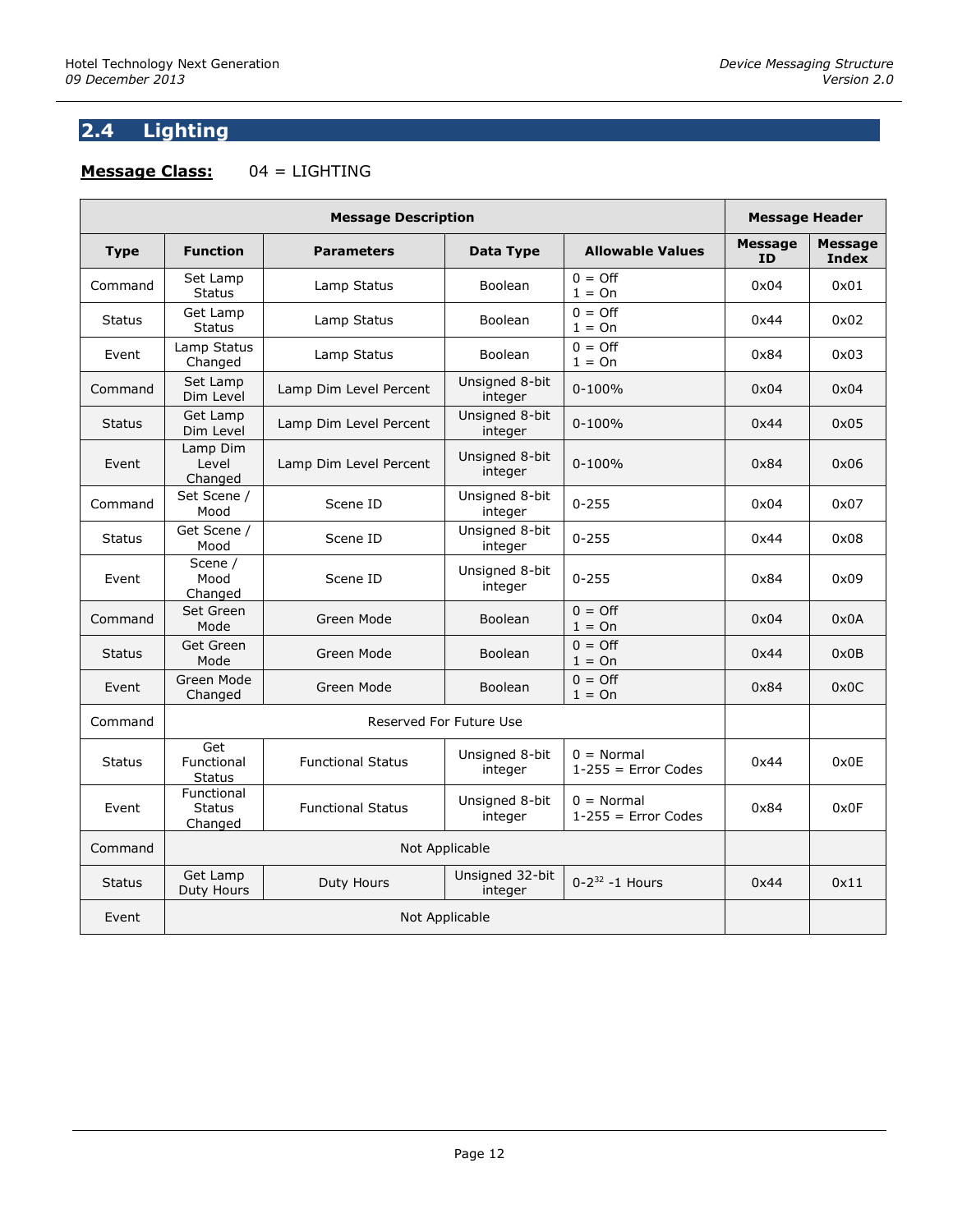## <span id="page-12-0"></span>**2.5 DND-Housekeeping**

### **Message Class:** 05 = DND-HOUSEKEEPING

|               |                                     | <b>Message Description</b> |                           |                                           | <b>Message Header</b>       |                         |
|---------------|-------------------------------------|----------------------------|---------------------------|-------------------------------------------|-----------------------------|-------------------------|
| <b>Type</b>   | <b>Function</b>                     | <b>Parameters</b>          | Data Type                 | <b>Allowable Values</b>                   | <b>Message</b><br><b>ID</b> | <b>Message</b><br>Index |
| Command       | Set Room<br><b>Status</b>           | Room Status                | Unsigned 8-bit<br>integer | $0 = Clean$<br>$1 =$ Dirty<br>$2 =$ Check | 0x05                        | 0x01                    |
| <b>Status</b> | Get Room<br><b>Status</b>           | <b>Room Status</b>         | Unsigned 8-bit<br>integer | $0 = Clean$<br>$1 =$ Dirty<br>$2 =$ Check | 0x45                        | 0x02                    |
| Event         | Room Status<br>Changed              | Room Status                | Unsigned 8-bit<br>integer | $0 = Clean$<br>$1 =$ Dirty<br>$2 =$ Check | 0x85                        | 0x03                    |
| Command       | Set DND<br><b>Status</b>            | <b>DND Status</b>          | <b>Boolean</b>            | $0 = \text{Off}$<br>$1 = On$              | 0x05                        | 0x04                    |
| <b>Status</b> | Get DND<br><b>Status</b>            | <b>DND Status</b>          | Boolean                   | $0 = \text{Off}$<br>$1 = On$              | 0x45                        | 0x05                    |
| Event         | <b>DND Status</b><br>Changed        | <b>DND Status</b>          | Boolean                   | $0 = \text{Off}$<br>$1 = On$              | 0x85                        | 0x06                    |
| Command       | Set<br>Concierge<br>Call Status     | Call Status                | <b>Boolean</b>            | $0 = \text{Off}$<br>$1 = On$              | 0x05                        | 0x07                    |
| <b>Status</b> | Get<br>Concierge<br>Call Status     | Call Status                | Boolean                   | $0 = \text{Off}$<br>$1 = On$              | 0x45                        | 0x08                    |
| Event         | Concierge<br>Call Status<br>Changed | Call Status                | Boolean                   | $0 = \text{Off}$<br>$1 = On$              | 0x85                        | 0x09                    |

## <span id="page-12-1"></span>**2.6 In-Room Refreshment Center**

#### **Message Class:** 06 = IN-ROOM REFRESHMENT CENTER

|               | <b>Message Description</b>            |                         |                            |                                          |                       |                         |
|---------------|---------------------------------------|-------------------------|----------------------------|------------------------------------------|-----------------------|-------------------------|
| <b>Type</b>   | <b>Function</b>                       | <b>Parameters</b>       | Data Type                  | <b>Allowable Values</b>                  | <b>Message</b><br>ID. | <b>Message</b><br>Index |
| Command       | Set Lock<br>Status                    | Lock Status             | <b>Boolean</b>             | $0 =$ Deactivated<br>$1 =$ Activated     | 0x06                  | 0x01                    |
| <b>Status</b> | Get Lock<br>Status                    | Lock Status             | Boolean                    | $0 =$ Deactivated<br>$1 =$ Activated     | 0x46                  | 0x02                    |
| Event         | Lock Status<br>Changed                | Lock Status             | <b>Boolean</b>             | $0 =$ Deactivated<br>$1 =$ Activated     | 0x86                  | 0x03                    |
| Command       | Set<br>Inventory<br>Status            | <b>Inventory Status</b> | Boolean                    | $0 = Is$ Serviced<br>$1 =$ Needs Service | 0x06                  | 0x04                    |
| <b>Status</b> | Get<br>Inventory<br>Status            | <b>Inventory Status</b> | Boolean                    | $0 = Is$ Serviced<br>$1 =$ Needs Service | 0x46                  | 0x05                    |
| Event         | Inventory<br><b>Status</b><br>Changed | <b>Inventory Status</b> | Boolean                    | $0 = Is$ Serviced<br>$1 =$ Needs Service | 0x86                  | 0x06                    |
| Command       | Set<br>Temperature                    | Low Threshold           | Unsigned 16-bit<br>integer | Centigrade x 100                         | 0x06                  | 0x07                    |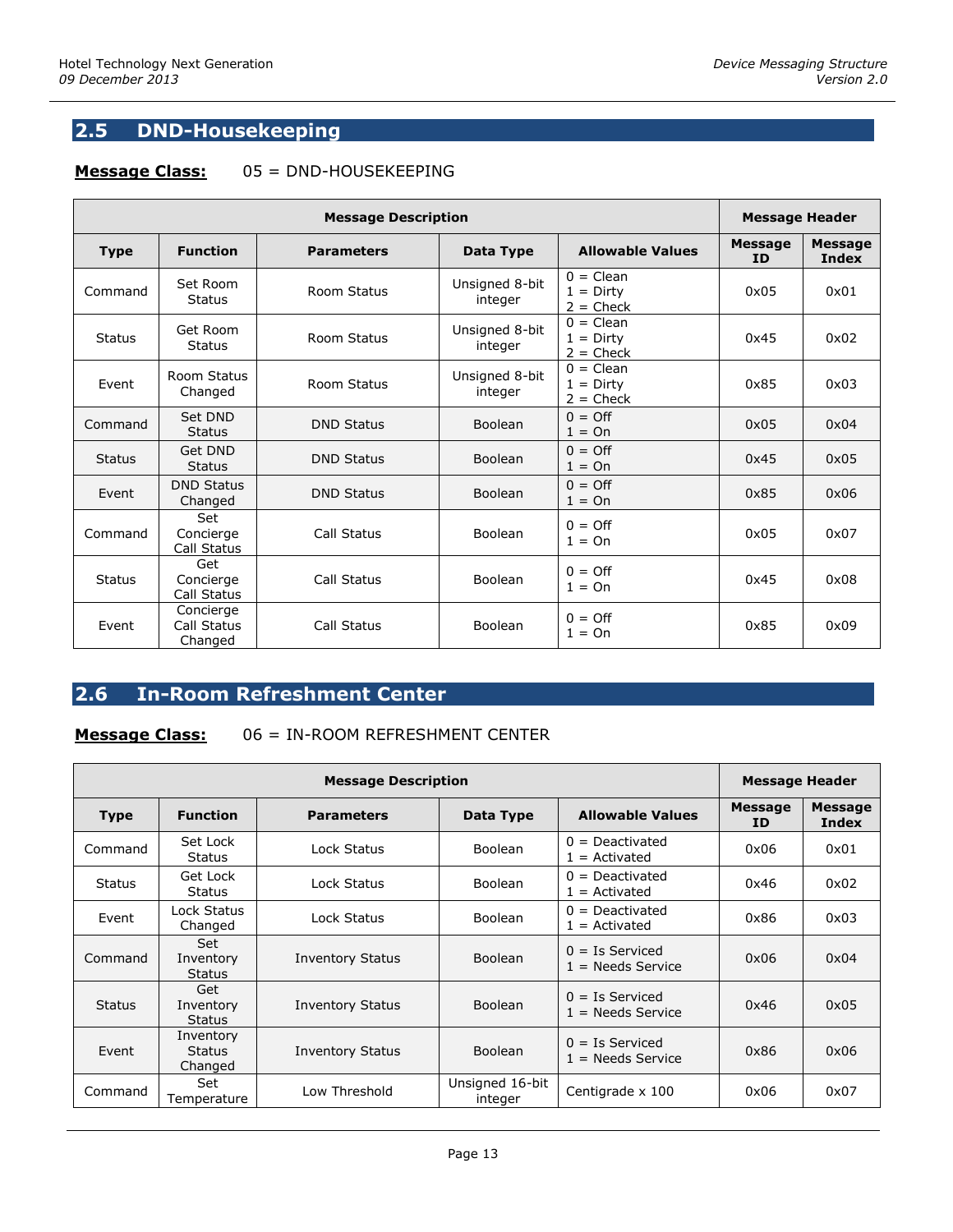|               | <b>Message Description</b>                        |                           |                            |                                                                                                              |                             |                         |
|---------------|---------------------------------------------------|---------------------------|----------------------------|--------------------------------------------------------------------------------------------------------------|-----------------------------|-------------------------|
| <b>Type</b>   | <b>Function</b>                                   | <b>Parameters</b>         | Data Type                  | <b>Allowable Values</b>                                                                                      | <b>Message</b><br><b>ID</b> | <b>Message</b><br>Index |
|               | Alarm<br>Thresholds                               | High Threshold            | Unsigned 16-bit<br>integer | Centigrade x 100                                                                                             |                             |                         |
| <b>Status</b> | Get                                               | Low Threshold             | Unsigned 16-bit<br>integer | Centigrade x 100                                                                                             | 0x46                        | 0x08                    |
|               | Temperature<br>Thresholds                         | High Threshold            | Unsigned 16-bit<br>integer | Centigrade x 100                                                                                             |                             |                         |
| Event         | Temperature<br>Alarm                              | Low Threshold             | Unsigned 16-bit<br>integer | Centigrade x 100                                                                                             | 0x86                        | 0x09                    |
|               | Thresholds<br>Changed                             | High Threshold            | Unsigned 16-bit<br>integer | Centigrade x 100                                                                                             |                             |                         |
| Command       |                                                   |                           | Not Applicable             |                                                                                                              |                             |                         |
| <b>Status</b> | Get Door<br><b>Status</b>                         | Door Status               | Boolean                    | $0 = Closed$<br>$1 =$ Open                                                                                   | 0x46                        | 0x0B                    |
| Event         | Door Status<br>Changed                            | Door Status               | <b>Boolean</b>             | $0 = Closed$<br>$1 =$ Open                                                                                   | 0x86                        | 0x0C                    |
| Command       | Not Applicable                                    |                           |                            |                                                                                                              |                             |                         |
|               | Get<br>Inventory<br><b>Item Status</b>            | <b>Inventory Position</b> | Unsigned 8-bit<br>integer  | $0 - 255$                                                                                                    | 0x46                        |                         |
| <b>Status</b> |                                                   | <b>Position Status</b>    | Unsigned 8-bit<br>integer  | $0 =$ Empty<br>$1 = Stocked$<br>$2 =$ Unknown<br>$3 =$ Manipulated<br>$4 = Tampered$<br>$5 =$ Sensor Problem |                             | 0x0E                    |
|               |                                                   | <b>Inventory Position</b> | Unsigned 8-bit<br>integer  | $0 - 255$                                                                                                    |                             |                         |
| Event         | Inventory<br>Item<br>Changed                      | <b>Position Status</b>    | Unsigned 8-bit<br>integer  | $0 =$ Empty<br>$1 = Stocked$<br>$2 =$ Unknown<br>$3 =$ Manipulated<br>$4 = Tampered$<br>$5 =$ Sensor Problem | 0x86                        | 0x0F                    |
| Command       |                                                   |                           | Not Applicable             |                                                                                                              |                             |                         |
| <b>Status</b> | <b>Get Number</b><br>of<br>Inventory<br>Positions | Number of Positions       | Unsigned 8-bit<br>integer  | $0 - 255$                                                                                                    | 0x46                        | 0x11                    |
| Event         |                                                   |                           | Not Applicable             |                                                                                                              |                             |                         |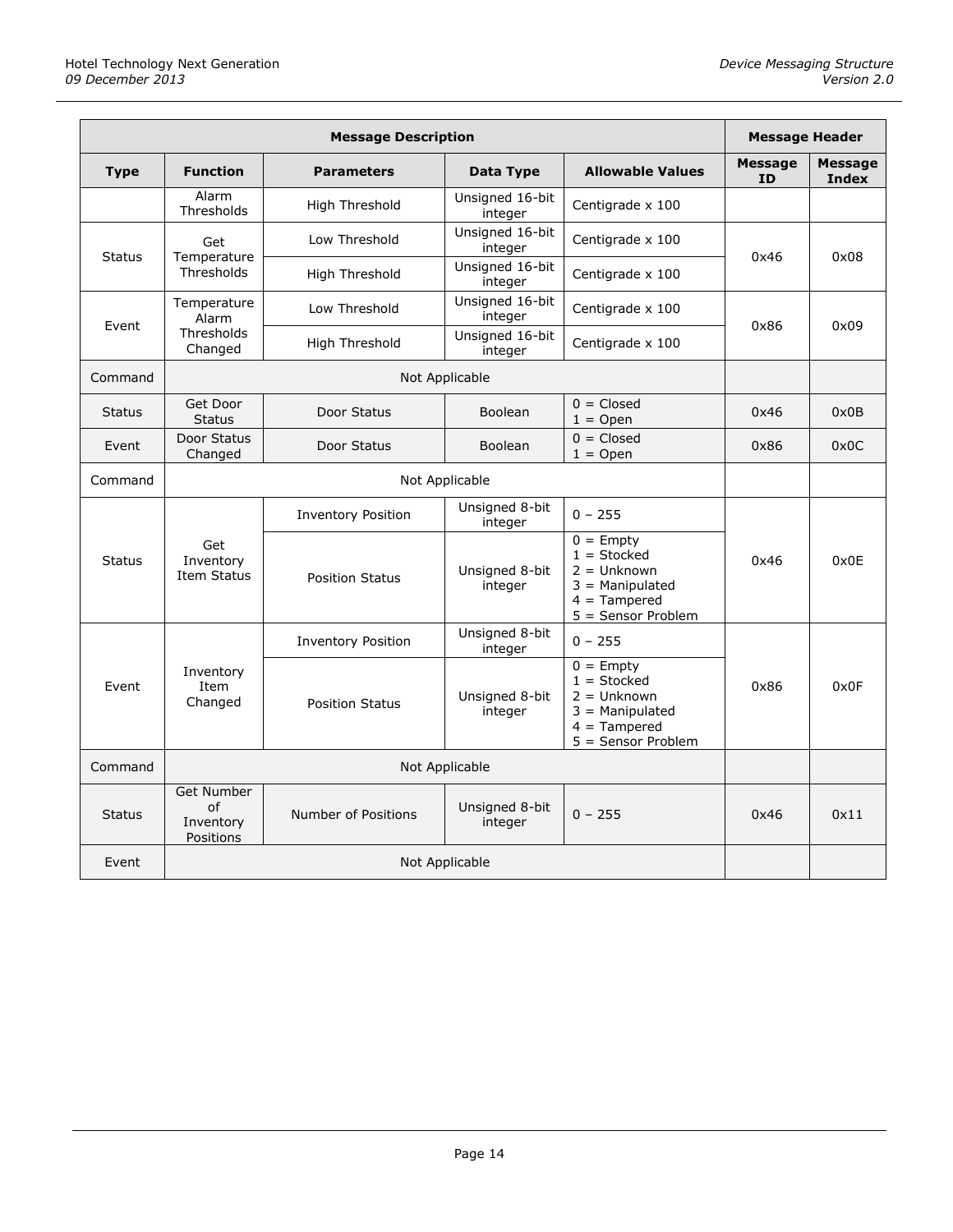## <span id="page-14-0"></span>**2.7 Safe**

## **Message Class:** 07 = SAFE

|               | <b>Message Description</b> |                   |                |                            |                             |                         |
|---------------|----------------------------|-------------------|----------------|----------------------------|-----------------------------|-------------------------|
| <b>Type</b>   | <b>Function</b>            | <b>Parameters</b> | Data Type      | <b>Allowable Values</b>    | <b>Message</b><br><b>ID</b> | <b>Message</b><br>Index |
| Command       | Not Applicable             |                   |                |                            |                             |                         |
| <b>Status</b> | Get Door<br>Status         | Door Status       | Boolean        | $0 = Closed$<br>$1 =$ Open | 0x47                        | 0x02                    |
| Event         | Door Status<br>Changed     | Door Status       | <b>Boolean</b> | $0 = Closed$<br>$1 =$ Open | 0x87                        | 0x03                    |
| Command       |                            |                   | Not Applicable |                            |                             |                         |
| <b>Status</b> | Get Lock<br><b>Status</b>  | Lock Status       | <b>Boolean</b> | $0 =$ Lock<br>$1 =$ Unlock | 0x47                        | 0x05                    |
| Event         | Lock Status<br>Changed     | Lock Status       | <b>Boolean</b> | $0 =$ Lock<br>$1 =$ Unlock | 0x87                        | 0x06                    |

## <span id="page-14-1"></span>**2.8 Occupancy Detection**

## **Message Class:** 08 = OCCUPANCY DETECTION

| <b>Message Description</b> |                                       |                               |                           |                                                                                                  |                             | <b>Message Header</b>   |  |
|----------------------------|---------------------------------------|-------------------------------|---------------------------|--------------------------------------------------------------------------------------------------|-----------------------------|-------------------------|--|
| <b>Type</b>                | <b>Function</b>                       | <b>Parameters</b>             | Data Type                 | <b>Allowable Values</b>                                                                          | <b>Message</b><br><b>ID</b> | <b>Message</b><br>Index |  |
|                            |                                       | <b>Occupancy Status</b>       | <b>Boolean</b>            | $0 =$ Unoccupied<br>$1 = Occupied$                                                               |                             |                         |  |
| Command                    | Set<br>Occupancy<br><b>Status</b>     | <b>Occupancy Status Cause</b> | Unsigned 8-bit<br>integer | $0 =$ Unknown<br>$1 = Usage$<br>$2 = Motion$<br>$3 = Door$ Ajar<br>$4 = Normal$<br>$5 =$ Timeout | 0x08                        | 0x01                    |  |
| <b>Status</b>              | Get<br>Occupancy<br>Status            | <b>Occupancy Status</b>       | <b>Boolean</b>            | $0 =$ Unoccupied<br>$1 = Occupied$                                                               |                             |                         |  |
|                            |                                       | <b>Occupancy Status Cause</b> | Unsigned 8-bit<br>integer | $0 =$ Unknown<br>$1 = Usaqe$<br>$2 = Motion$<br>$3 = Door$ Ajar<br>$4 = Normal$<br>$5 =$ Timeout | 0x48                        | 0x02                    |  |
|                            |                                       | <b>Occupancy Status</b>       | Boolean                   | $0 =$ Unoccupied<br>$1 = Occupied$                                                               |                             |                         |  |
| Event                      | Occupancy<br><b>Status</b><br>Changed | <b>Occupancy Status Cause</b> | Unsigned 8-bit<br>integer | $0 =$ Unknown<br>$1 = Usage$<br>$2 = Motion$<br>$3 = Door$ Ajar<br>$4 = Normal$<br>$5 =$ Timeout | 0x88                        | 0x03                    |  |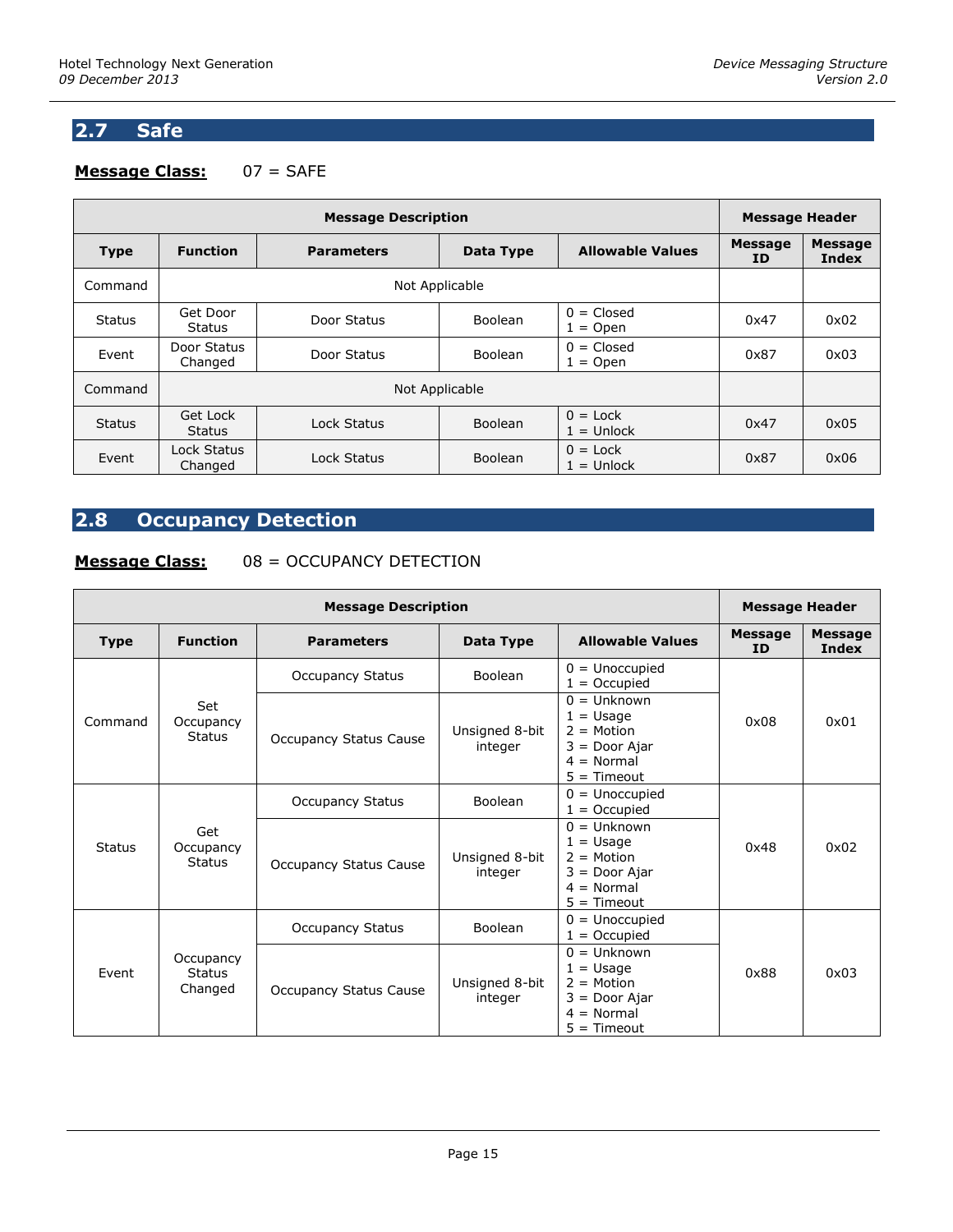## <span id="page-15-0"></span>**2.9 Energizer**

## **Message Class:** 09 = ENERGIZER

| <b>Message Description</b> |                              |                   |                |                                            |                      | <b>Message Header</b>   |  |
|----------------------------|------------------------------|-------------------|----------------|--------------------------------------------|----------------------|-------------------------|--|
| <b>Type</b>                | <b>Function</b>              | <b>Parameters</b> | Data Type      | <b>Allowable Values</b>                    | <b>Message</b><br>ID | <b>Message</b><br>Index |  |
| Command                    | Not Applicable               |                   |                |                                            |                      |                         |  |
| <b>Status</b>              | Get Key<br><b>Status</b>     | <b>Key Status</b> | Boolean        | $0 = Key Not Present$<br>$1 =$ Key Present | 0x49                 | 0x02                    |  |
| Event                      | <b>Key Status</b><br>Changed | <b>Key Status</b> | <b>Boolean</b> | $0 = Key Not Present$<br>$1 =$ Key Present | 0x89                 | 0x03                    |  |

## <span id="page-15-1"></span>**2.10 Drapes Control**

#### **Message Class:** 10 = DRAPES CONTROL

|               | <b>Message Description</b>          |                               |                           |                         |                             |                         |
|---------------|-------------------------------------|-------------------------------|---------------------------|-------------------------|-----------------------------|-------------------------|
| <b>Type</b>   | <b>Function</b>                     | <b>Parameters</b>             | Data Type                 | <b>Allowable Values</b> | <b>Message</b><br><b>ID</b> | <b>Message</b><br>Index |
| Command       | Set Blackout<br>Level               | <b>Blackout Level Percent</b> | Unsigned 8-bit<br>integer | $0 - 100%$              | 0x0A                        | 0x01                    |
| <b>Status</b> | Get Blackout<br>Level               | <b>Blackout Level Percent</b> | Unsigned 8-bit<br>integer | $0 - 100%$              | 0x4A                        |                         |
| Event         | <b>Blackout</b><br>Level<br>Changed | <b>Blackout Level Percent</b> | Unsigned 8-bit<br>integer | $0 - 100%$              | 0x8A                        | 0x03                    |
| Command       | Set Scene /<br>Mood                 | Scene ID                      | Unsigned 8-bit<br>integer | $0 - 255$               | 0x0A                        | 0x04                    |
| <b>Status</b> |                                     |                               | Not Applicable            |                         |                             |                         |
| Event         | Scene /<br>Mood<br>Changed          | Scene ID                      | Unsigned 8-bit<br>integer | $0 - 255$               | 0x8A                        | 0x06                    |
| Command       | Set<br>Open/Close<br>Set Point      | Set Point Percent             | Unsigned 8-bit<br>integer | $0 - 100%$              | 0x0A                        | 0x07                    |
| <b>Status</b> | Get<br>Open/Close<br>Set Point      | Set Point Percent             | Unsigned 8-bit<br>integer | $0 - 100%$              | 0x4A                        | 0x08                    |
| Event         | Open/Close<br>Set Point<br>Changed  | Set Point Percent             | Unsigned 8-bit<br>integer | $0 - 100%$              | 0x8A                        | 0x09                    |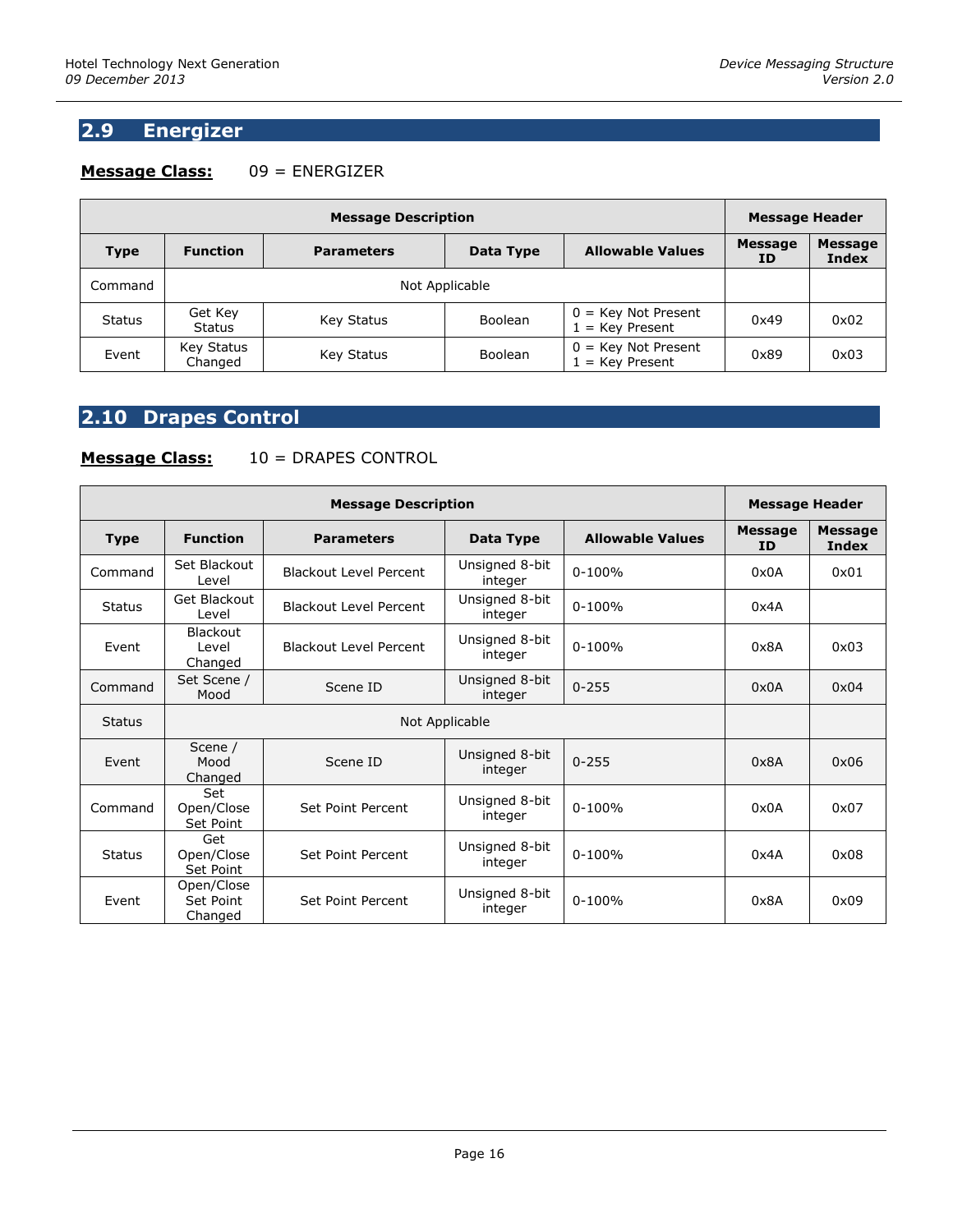## <span id="page-16-0"></span>**2.11 Alarm Clock**

## **Message Class:** 11 = ALARM CLOCK

|               | <b>Message Description</b>        |                         |                           |                              |                      |                                |  |
|---------------|-----------------------------------|-------------------------|---------------------------|------------------------------|----------------------|--------------------------------|--|
| <b>Type</b>   | <b>Function</b>                   | <b>Parameters</b>       | Data Type                 | <b>Allowable Values</b>      | <b>Message</b><br>ID | <b>Message</b><br><b>Index</b> |  |
| Command       | Set<br>Date/Time                  | <b>Current DateTime</b> | DateTime                  | CCYY-MM-DDThh:mm             | 0x0B                 | 0x01                           |  |
| Status        | Get<br>Date/Time                  | <b>Current DateTime</b> | DateTime                  | CCYY-MM-DDThh:mm             | 0x4B                 | 0x02                           |  |
| Event         | Date/Time<br>Changed              |                         | Void                      |                              | 0x8B                 | 0x03                           |  |
| Command       | Set<br>Alternate<br>Date/Time     | Alternate DateTime      | DateTime                  | CCYY-MM-DDThh:mm             | 0x0B                 | 0x04                           |  |
| <b>Status</b> | Get<br>Alternate<br>Date/Time     | Alternate DateTime      | DateTime                  | CCYY-MM-DDThh:mm             | 0x4B                 | 0x05                           |  |
| Event         | Alternate<br>Date/Time<br>Changed |                         | Void                      |                              | 0x8B                 | 0x06                           |  |
|               | Set Alarm                         | Index                   | Unsigned 8-bit<br>integer | $0 - 255$                    |                      |                                |  |
| Command       | Time                              | Alarm Time              | Time                      | hh:mm                        | 0x0B                 | 0x07                           |  |
| <b>Status</b> | Get Alarm<br>Time                 | Index                   | Unsigned 8-bit<br>integer | $0 - 255$                    | 0x4B                 |                                |  |
|               |                                   | Alarm Time              | Time                      | hh:mm                        |                      | 0x08                           |  |
| Event         | Alarm Time                        | Index                   | Unsigned 8-bit<br>integer | $0 - 255$                    | 0x8B                 | 0x09                           |  |
|               | Changed                           | Alarm Time              | Time                      | hh:mm                        |                      |                                |  |
| Command       | Set Alarm                         | Index                   | Unsigned 8-bit<br>integer | $0 - 255$                    | 0x0B                 | 0x0A                           |  |
|               | <b>Status</b>                     | Alarm Status            | Boolean                   | $0 = \text{Off}$<br>$1 = On$ |                      |                                |  |
| <b>Status</b> | Get Alarm                         | Index                   | Unsigned 8-bit<br>integer | $0 - 255$                    | 0x4B                 | 0x0B                           |  |
|               | <b>Status</b>                     | Alarm Status            | Boolean                   | $0 = \text{Off}$<br>$1 = On$ |                      |                                |  |
| Event         | Alarm<br><b>Status</b>            | Index                   | Unsigned 8-bit<br>integer | $0 - 255$                    | 0x8B                 | 0x0C                           |  |
|               | Changed                           | Alarm Status            | Boolean                   | $0 = \text{Off}$<br>$1 = On$ |                      |                                |  |
| Command       | Set Alarm<br>Mode                 | Alarm Mode              | String                    | Buzzer,<br>Audio Source      | 0x0B                 | 0x0D                           |  |
| <b>Status</b> | Get Alarm<br>Mode                 | Alarm Mode              | String                    | Buzzer, Audio Source         | 0x4B                 | 0x0E                           |  |
| Event         | Alarm Mode<br>Changed             | Alarm Mode              | String                    | Buzzer, Audio Source         | 0x8B                 | 0x0F                           |  |
| Command       | Reset<br>Alarms                   |                         | Void                      |                              | 0x0B                 | 0x10                           |  |
| <b>Status</b> |                                   |                         | Not Applicable            |                              |                      |                                |  |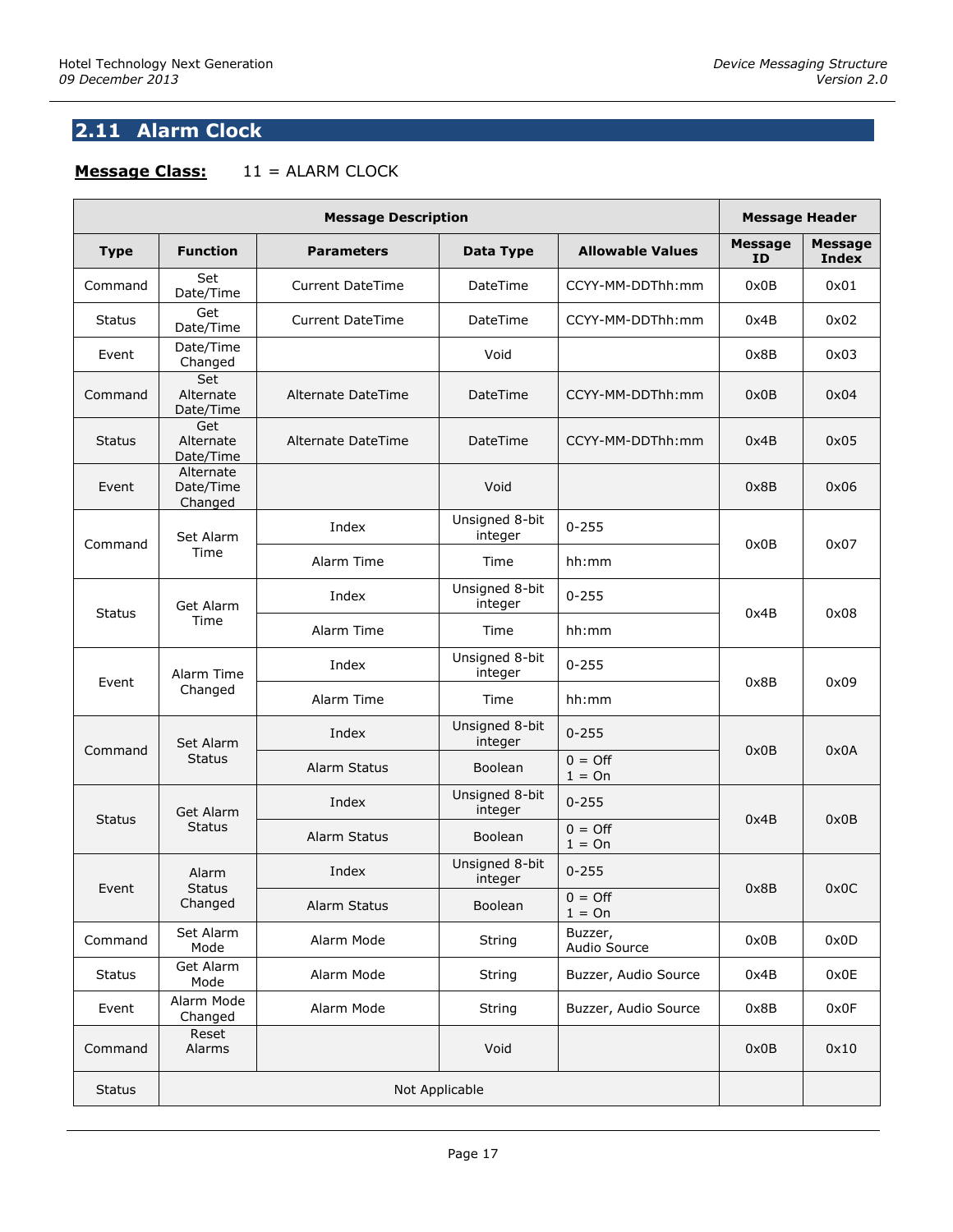|               | <b>Message Description</b>   |                       |                           |                                                                            |                      |                                |
|---------------|------------------------------|-----------------------|---------------------------|----------------------------------------------------------------------------|----------------------|--------------------------------|
| <b>Type</b>   | <b>Function</b>              | <b>Parameters</b>     | Data Type                 | <b>Allowable Values</b>                                                    | <b>Message</b><br>ID | <b>Message</b><br><b>Index</b> |
| Event         | Reset<br>Alarms<br>Changed   |                       | Void                      |                                                                            | 0x8B                 | 0x12                           |
| Command       |                              |                       | Not Applicable            |                                                                            |                      |                                |
| <b>Status</b> |                              |                       | Not Applicable            |                                                                            |                      |                                |
| Event         | Unanswered<br>Alarm          |                       | Void                      |                                                                            | 0x8B                 | 0x15                           |
| Command       | Set Initial<br>Volume        | Volume Percent        | Unsigned 8-bit<br>integer | $0 - 100%$                                                                 | 0x0B                 | 0x16                           |
| <b>Status</b> | <b>Get Initial</b><br>Volume | <b>Volume Percent</b> | Unsigned 8-bit<br>integer | $0 - 100%$                                                                 | 0x4B                 | 0x17                           |
| Event         | Initial<br>Volume<br>Changed | Volume Percent        | Unsigned 8-bit<br>integer | $0 - 100%$                                                                 | 0x8B                 | 0x18                           |
| Command       | Set Volume                   | Volume Percent        | Unsigned 8-bit<br>integer | $0 - 100%$                                                                 | 0x0B                 | 0x19                           |
| <b>Status</b> | Get Volume                   | Volume Percent        | Unsigned 8-bit<br>integer | $0 - 100%$                                                                 | 0x4B                 | 0x1A                           |
| Event         | Volume<br>Changed            | <b>Volume Percent</b> | Unsigned 8-bit<br>integer | $0 - 100%$                                                                 | 0x8B                 | 0x1B                           |
| Command       | Set Volume<br>Limit          | Volume Percent        | Unsigned 8-bit<br>integer | $0 - 100%$                                                                 | 0x0B                 | 0x1C                           |
| <b>Status</b> | Get Volume<br>Limit          | <b>Volume Percent</b> | Unsigned 8-bit<br>integer | $0 - 100%$                                                                 | 0x4B                 | 0x1D                           |
| Event         | Volume<br>Limit<br>Changed   | <b>Volume Percent</b> | Unsigned 8-bit<br>integer | $0 - 100%$                                                                 | 0x8B                 | 0x1E                           |
| Command       | Set Audio<br>Source          | Source Type           | String                    | AM, FM, Sirius XM,<br>Internet Radio,<br>CD/DVD, AUX, DOCK                 | 0x0B                 | 0x1F                           |
| <b>Status</b> | Get Audio<br>Source          | Source Type           | String                    | AM, FM, Sirius XM,<br>Internet Radio,<br>CD/DVD, AUX, DOCK                 | 0x4B                 | 0x20                           |
| Event         | Audio<br>Source<br>Changed   | Source Type           | String                    | AM, FM, Sirius XM,<br>Internet Radio,<br>CD/DVD, AUX, DOCK                 | 0x8B                 | 0x21                           |
| Command       | <b>Set Station</b>           | Station               | String                    | AM XXXX (970)<br>FM XXX.X (102.5)<br>Sirius XM XXX (0-999)<br>Internet URL | 0x0B                 | 0x22                           |
| <b>Status</b> | <b>Get Station</b>           | Station               | String                    | AM XXXX (970)<br>FM XXX.X (102.5)<br>Sirius XM XXX (0-999)<br>Internet URL | 0x4B                 | 0x23                           |
| Event         | Station<br>Changed           | <b>Station</b>        | <b>String</b>             | AM XXXX (970)<br>FM XXX.X (102.5)<br>Sirius XM XXX (0-999)<br>Internet URL | 0x8B                 | 0x24                           |
|               |                              | Preset Number         | Unsigned 8-bit<br>integer | $0 - 255$                                                                  |                      |                                |
| Command       | Set Preset                   | Source Type           | String                    | AM, FM, Sirius XM,<br>Internet Radio,<br>CD/DVD, AUX, DOCK                 | 0x0B                 | 0x25                           |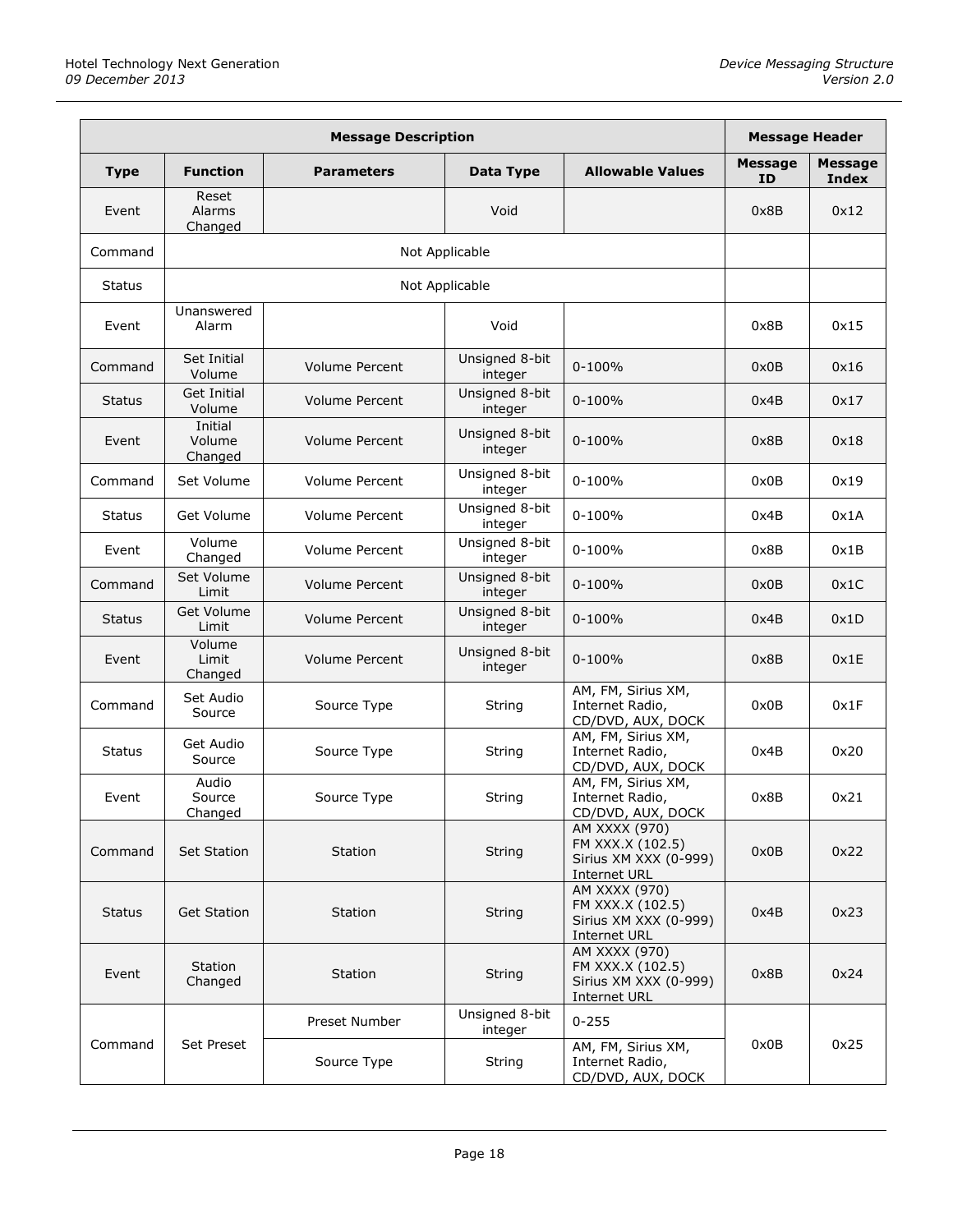|                            |                                    | <b>Message Header</b>     |                           |                                                                                   |                             |                         |
|----------------------------|------------------------------------|---------------------------|---------------------------|-----------------------------------------------------------------------------------|-----------------------------|-------------------------|
| <b>Type</b>                | <b>Function</b>                    | <b>Parameters</b>         | Data Type                 | <b>Allowable Values</b>                                                           | <b>Message</b><br><b>ID</b> | <b>Message</b><br>Index |
|                            |                                    | <b>Station</b>            | String                    | AM XXXX (970)<br>FM XXX.X (102.5)<br>Sirius XM XXX (0-999)<br>Internet URL        |                             |                         |
|                            |                                    | Preset Number             | Unsigned 8-bit<br>integer | $0 - 255$                                                                         |                             |                         |
| <b>Status</b>              | <b>Get Preset</b>                  | Source Type               | String                    | AM, FM, Sirius XM,<br>Internet Radio,<br>CD/DVD, AUX, DOCK                        | 0x4B                        | 0x26                    |
|                            |                                    | Station                   | String                    | AM XXXX (970)<br>FM XXX.X (102.5)<br>Sirius XM XXX (0-999)<br><b>Internet URL</b> |                             |                         |
| Preset<br>Event<br>Changed | Preset Number                      | Unsigned 8-bit<br>integer | $0 - 255$                 |                                                                                   |                             |                         |
|                            |                                    | Source Type               | String                    | AM, FM, Sirius XM,<br>Internet Radio,<br>CD/DVD, AUX, DOCK                        | 0x8B                        | 0x27                    |
|                            |                                    | <b>Station</b>            | String                    | AM XXXX (970)<br>FM XXX.X (102.5)<br>Sirius XM XXX (0-999)<br>Internet URL        |                             |                         |
| Command                    | Select<br>Preset                   | <b>Preset Number</b>      | Unsigned 8-bit<br>integer | $0 - 255$                                                                         | 0x0B                        | 0x28                    |
| <b>Status</b>              | Get Selected<br>Preset             | Preset Number             | Unsigned 8-bit<br>integer | $0 - 255$                                                                         | 0x4B                        | 0x29                    |
| Event                      | Selected<br>Preset<br>Changed      | Preset Number             | Unsigned 8-bit<br>integer | $0 - 255$                                                                         | 0x8B                        | 0x2A                    |
| Command                    | Set Daylight<br>Saving Mode        | Daylight Saving Mode      | <b>Boolean</b>            | $0 = \text{Auto}$<br>$1 = \text{Off}$                                             | 0x0B                        | 0x2B                    |
| <b>Status</b>              | Get Daylight<br>Saving Mode        | Daylight Saving Mode      | Boolean                   | $0 =$ Auto<br>$1 = \text{Off}$                                                    | 0x4B                        | 0x2C                    |
| Event                      | Daylight<br>Saving Mode<br>Changed | Daylight Saving Mode      | <b>Boolean</b>            | $0 =$ Auto<br>$1 = \text{Off}$                                                    | 0x8B                        | 0x2D                    |
| Command                    |                                    |                           | Not Applicable            |                                                                                   |                             |                         |
| <b>Status</b>              | <b>Get Battery</b><br>Level        | <b>Battery Status</b>     | Unsigned 8-bit<br>integer | $\overline{0}$ = Okay<br>$1 = Low$<br>$2$ = Change                                | 0x4B                        | 0x2F                    |
| Event                      | Battery<br>Level<br>Changed        | <b>Battery Status</b>     | Unsigned 8-bit<br>integer | $0 = O$ kay<br>$1 = Low$<br>$2 =$ Change                                          | 0x8B                        | 0x30                    |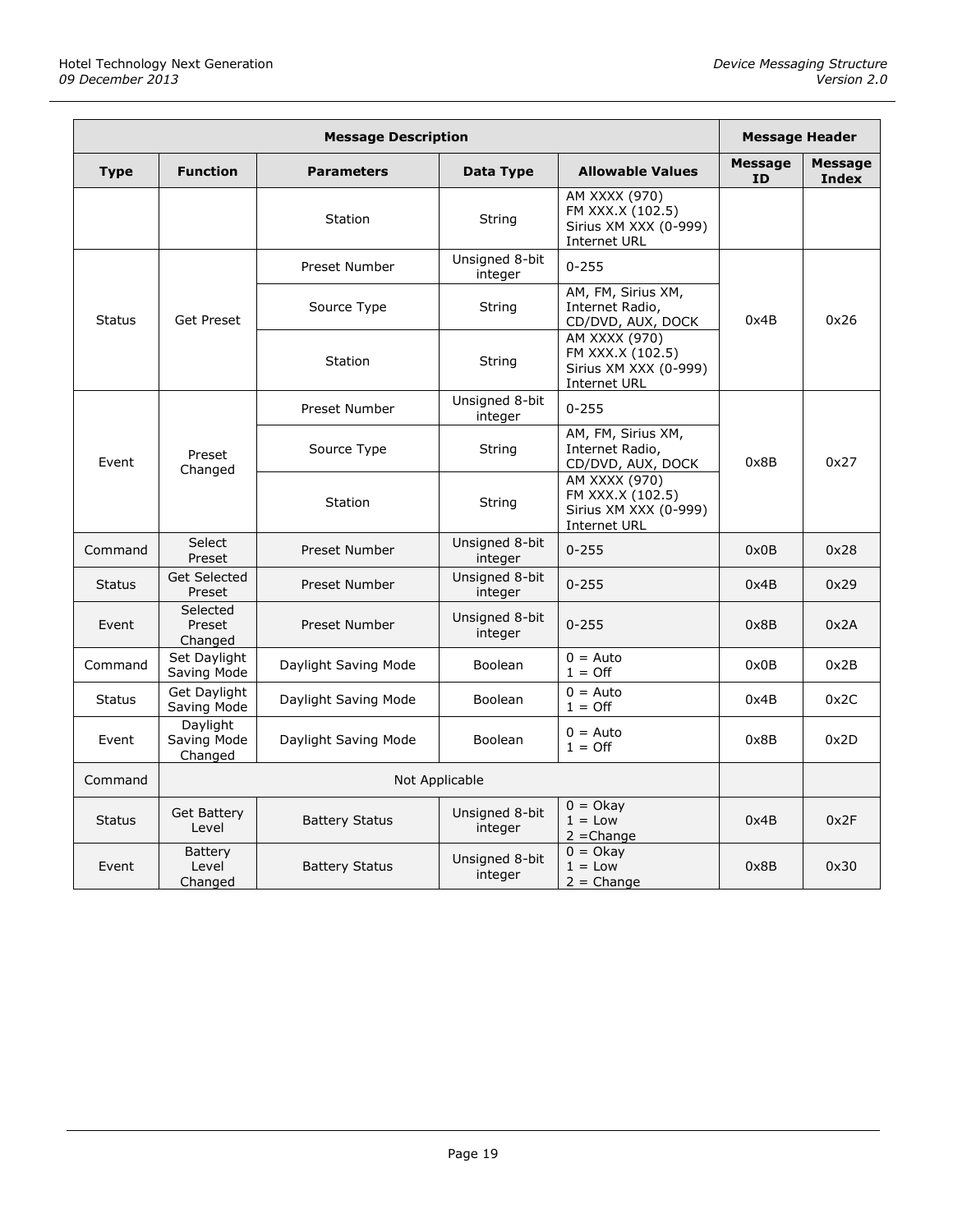## <span id="page-19-0"></span>**2.12 Water Detection**

#### **Message Class:** 12 = WATER DETECTION

|               | <b>Message Description</b>              |                    |                            |                           |                       |                         |
|---------------|-----------------------------------------|--------------------|----------------------------|---------------------------|-----------------------|-------------------------|
| <b>Type</b>   | <b>Function</b>                         | <b>Parameters</b>  | Data Type                  | <b>Allowable Values</b>   | <b>Message</b><br>ID. | <b>Message</b><br>Index |
| Command       | Not Applicable                          |                    |                            |                           |                       |                         |
| <b>Status</b> | Get Water<br>Spill Status               | Water Spill Status | <b>Boolean</b>             | $0 = False$<br>$1 = True$ | 0x4C                  | 0x02                    |
| Event         | Water Spill<br><b>Status</b><br>Changed |                    | Void                       |                           | 0x8C                  | 0x03                    |
| Command       |                                         |                    | Not Applicable             |                           |                       |                         |
| <b>Status</b> | <b>Get Meter</b><br>Reading             | Meter Reading      | Unsigned 32-bit<br>integer | 0-4,294,967,295 liters    | 0x4C                  | 0x05                    |
| Event         | Not Applicable                          |                    |                            |                           |                       |                         |

## <span id="page-19-1"></span>**2.13 Balcony / Window / Lanai**

#### **Message Class:** 13 = BALCONY / WINDOW / LANAI

| <b>Message Description</b> |                           |                   |                |                            |                      | <b>Message Header</b>          |  |
|----------------------------|---------------------------|-------------------|----------------|----------------------------|----------------------|--------------------------------|--|
| <b>Type</b>                | <b>Function</b>           | <b>Parameters</b> | Data Type      | <b>Allowable Values</b>    | <b>Message</b><br>ID | <b>Message</b><br><b>Index</b> |  |
| Command                    | Not Applicable            |                   |                |                            |                      |                                |  |
| <b>Status</b>              | Get Open<br><b>Status</b> | Open Status       | Boolean        | $0 = Closed$<br>$1 =$ Open | 0x4D                 | 0x02                           |  |
| Event                      | Open Status<br>Changed    | Open Status       | <b>Boolean</b> | $0 = Closed$<br>$1 =$ Open | 0x8D                 | 0x03                           |  |

## <span id="page-19-2"></span>**2.14 Coffee Maker**

## **Message Class:** 14 = COFFEE MAKER

| <b>Message Description</b> |                            |                   |           |                              |                | <b>Message Header</b>   |  |
|----------------------------|----------------------------|-------------------|-----------|------------------------------|----------------|-------------------------|--|
| <b>Type</b>                | <b>Function</b>            | <b>Parameters</b> | Data Type | <b>Allowable Values</b>      | Message<br>ID. | <b>Message</b><br>Index |  |
| Command                    | Set Power<br><b>Status</b> | Power Status      | Boolean   | $0 = \text{Off}$<br>$1 = On$ | 0x0E           | 0x01                    |  |
| <b>Status</b>              | Get Power<br><b>Status</b> | Power Status      | Boolean   | $0 = \text{Off}$<br>$1 = On$ | 0x4E           | 0x02                    |  |
| Event                      | Power<br>Status<br>Changed | Power Status      | Boolean   | $0 = \text{Off}$<br>$1 = On$ | 0x8E           | 0x03                    |  |
| Command                    | Set Start<br>Time          | <b>Start Time</b> | Time      | hh:mm                        | 0x0E           | 0x04                    |  |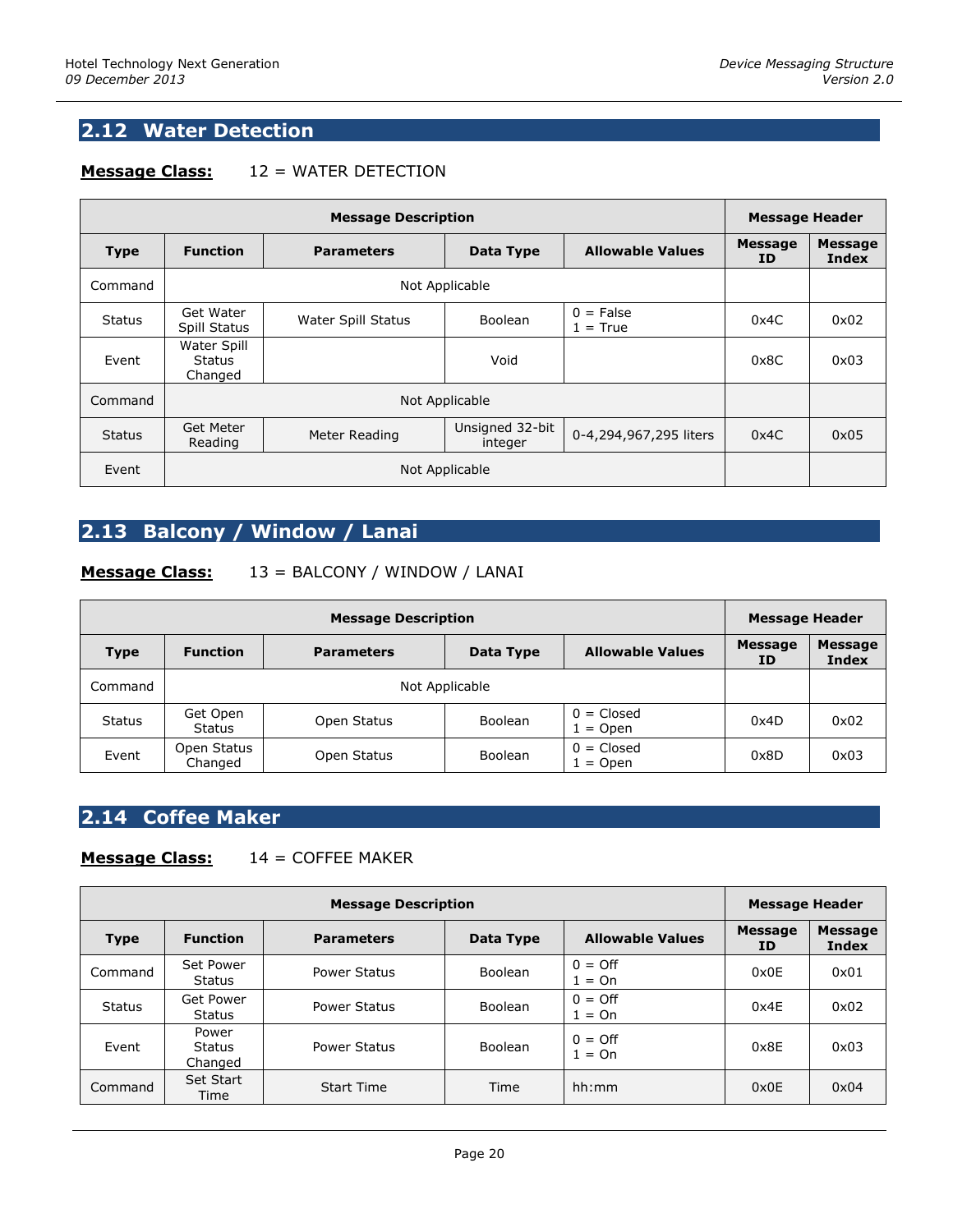|               | <b>Message Description</b>         |                     |                           |                                        |                      |                         |
|---------------|------------------------------------|---------------------|---------------------------|----------------------------------------|----------------------|-------------------------|
| <b>Type</b>   | <b>Function</b>                    | <b>Parameters</b>   | Data Type                 | <b>Allowable Values</b>                | <b>Message</b><br>ID | <b>Message</b><br>Index |
| <b>Status</b> | Get Start<br>Time                  | <b>Start Time</b>   | Time                      | hh:mm                                  | 0x4E                 | 0x05                    |
| Event         | <b>Start Time</b><br>Changed       | <b>Start Time</b>   | Time                      | hh:mm                                  | 0x8E                 | 0x06                    |
| Command       | Not Applicable                     |                     |                           |                                        |                      |                         |
| <b>Status</b> | Get Water<br><b>Status</b>         | <b>Water Status</b> | Unsigned 8-bit<br>integer | $0 = O$ kay<br>$1 = Low$<br>$2 =$ Fill | 0x4E                 | 0x08                    |
| Event         | Water<br><b>Status</b><br>Changed  | <b>Water Status</b> | Unsigned 8-bit<br>integer | $0 = O$ kay<br>$1 = Low$<br>$2 =$ Fill | 0x8E                 | 0x09                    |
| Command       |                                    |                     | Not Applicable            |                                        |                      |                         |
| <b>Status</b> | Get Coffee<br><b>Status</b>        | Coffee Status       | Unsigned 8-bit<br>integer | $0 = O$ kay<br>$1 = Low$<br>$2 =$ Fill | 0x4E                 | 0x0B                    |
| Event         | Coffee<br><b>Status</b><br>Changed | Coffee Status       | Unsigned 8-bit<br>integer | $0 = O$ kay<br>$1 = Low$<br>$2 =$ Fill | 0x8E                 | 0x0C                    |

## <span id="page-20-0"></span>**2.15 Phone**

## **Message Class:** 15 = PHONE

|               | <b>Message Description</b>                     |                        |                |                                            |                             |                         |
|---------------|------------------------------------------------|------------------------|----------------|--------------------------------------------|-----------------------------|-------------------------|
| <b>Type</b>   | <b>Function</b>                                | <b>Parameters</b>      | Data Type      | <b>Allowable Values</b>                    | <b>Message</b><br><b>ID</b> | <b>Message</b><br>Index |
| Command       | Set DND<br><b>Status</b>                       | <b>DND Status</b>      | <b>Boolean</b> | $0 =$ DND Off<br>$1 = DND$ On              | 0x0F                        | 0x01                    |
| <b>Status</b> | Get DND<br><b>Status</b>                       | <b>DND Status</b>      | Boolean        | $0 = DND$ Off<br>$1 = DND$ On              | 0x4F                        | 0x02                    |
| Event         | <b>DND Status</b><br>Changed                   | <b>DND Status</b>      | Boolean        | $0 = DND$ Off<br>$1 = DND$ On              | 0x8F                        | 0x03                    |
| Command       | Set Message<br>Waiting<br><b>Status</b>        | Message Waiting Status | Boolean        | $0 = Indicator$ Off<br>$1 = Indicator On$  | 0x0F                        | 0x04                    |
| <b>Status</b> | Get Message<br>Waiting<br><b>Status</b>        | Message Waiting Status | Boolean        | $0 = Indicator$ Off<br>$1 = Indicator On$  | 0x4F                        | 0x05                    |
| Event         | Message<br>Waiting<br><b>Status</b><br>Changed | Message Waiting Status | <b>Boolean</b> | $0 = Indication$ Off<br>$1 = Indicator On$ | 0x8F                        | 0x06                    |
| Command       |                                                |                        | Not Applicable |                                            |                             |                         |
| <b>Status</b> | Get Handset<br>Status                          | <b>Handset Status</b>  | Boolean        | $0 = On$ Hook<br>$1 =$ Off Hook            | 0x4F                        | 0x08                    |
| Event         | Handset<br><b>Status</b><br>Changed            | <b>Handset Status</b>  | Boolean        | $0 = On Hook$<br>$1 =$ Off Hook            | 0x8F                        | 0x09                    |
| Command       | Not Applicable                                 |                        |                |                                            |                             |                         |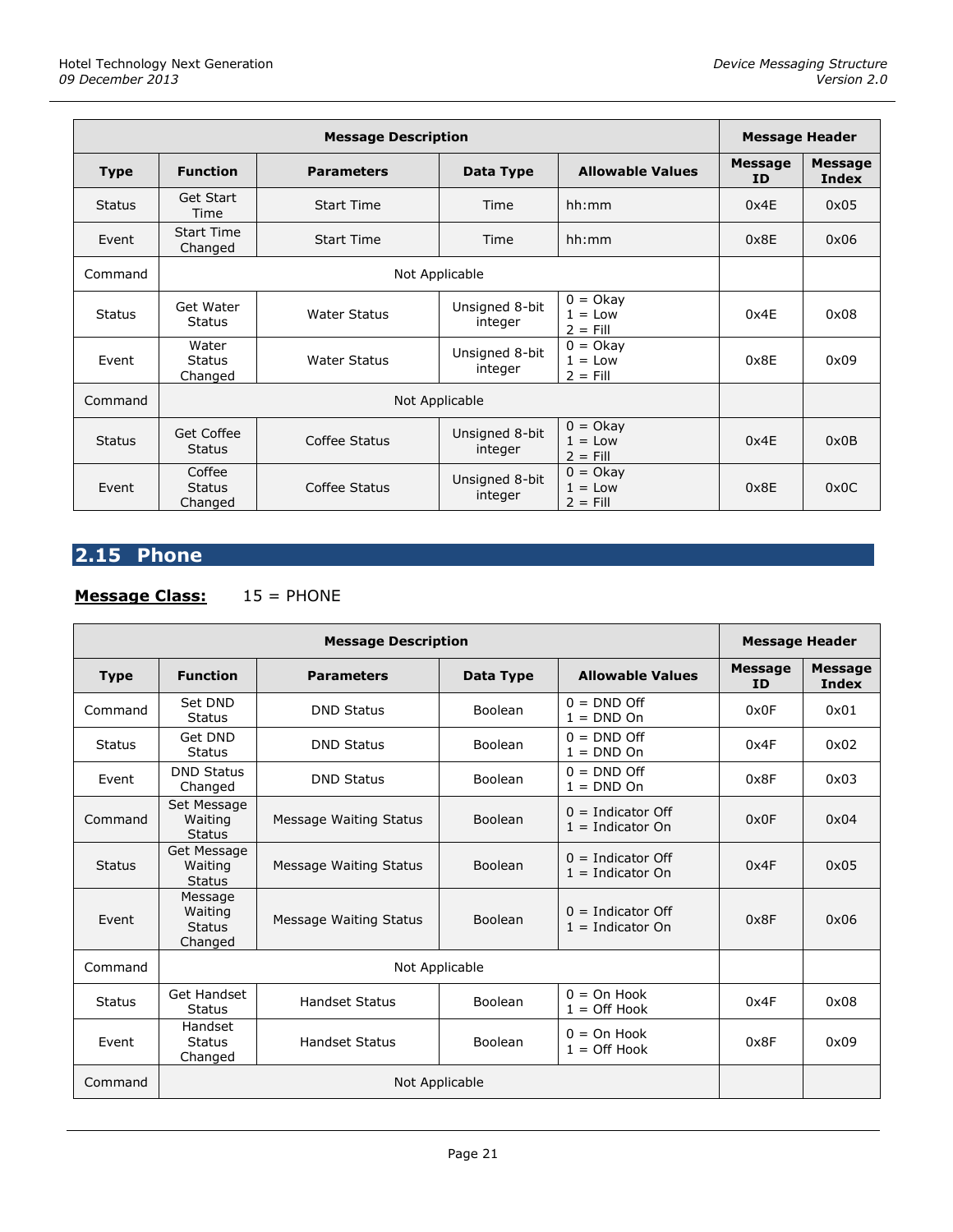| <b>Message Description</b> |                             |                   |           |                                                                |                      | <b>Message Header</b>   |  |
|----------------------------|-----------------------------|-------------------|-----------|----------------------------------------------------------------|----------------------|-------------------------|--|
| <b>Type</b>                | <b>Function</b>             | <b>Parameters</b> | Data Type | <b>Allowable Values</b>                                        | <b>Message</b><br>ID | <b>Message</b><br>Index |  |
| <b>Status</b>              | Get Phone<br>Line Status    | Phone Line Status | Boolean   | $0 =$ Idle<br>$1 =$ Ringing<br>$2 =$ Off Hook<br>$3 = On$ Hold | 0x4F                 | 0x0B                    |  |
| Event                      | Phone Line<br><b>Status</b> | Phone Line Status | Boolean   | $0 =$ Idle<br>$1 =$ Ringing<br>$2 =$ Off Hook<br>$3 = On$ Hold | 0x8F                 | 0x0C                    |  |
|                            | Changed                     | Caller ID         | String    |                                                                |                      |                         |  |

# <span id="page-21-0"></span>**2.16 Entry Camera**

## **Message Class:** 16 = ENTRY CAMERA

|               | <b>Message Description</b>             |                          |                           |                                              |                             |                                |
|---------------|----------------------------------------|--------------------------|---------------------------|----------------------------------------------|-----------------------------|--------------------------------|
| <b>Type</b>   | <b>Function</b>                        | <b>Parameters</b>        | Data Type                 | <b>Allowable Values</b>                      | <b>Message</b><br><b>ID</b> | <b>Message</b><br><b>Index</b> |
| Command       | Set Camera<br><b>Status</b>            | Camera Status            | Boolean                   | $0 =$ Off<br>$1 = On$                        | 0x10                        | 0x01                           |
| <b>Status</b> | Get Camera<br><b>Status</b>            | Camera Status            | <b>Boolean</b>            | $0 =$ Off<br>$1 = On$                        | 0x50                        | 0x02                           |
| Event         | Camera<br><b>Status</b><br>Changed     | Camera Status            | Boolean                   | $0 =$ Off<br>$1 = On$                        | 0x90                        | 0x03                           |
| Command       | <b>Adjust Focus</b><br>Level           | <b>Focus Level</b>       | Unsigned 8 Bit<br>Integer | $0-255$ (0=near)                             | 0x10                        | 0x04                           |
| <b>Status</b> | <b>Get Focus</b><br>Level              | <b>Focus Level</b>       | Unsigned 8 Bit<br>Integer | $0-255$ (0=near)                             | 0x50                        | 0x05                           |
| Event         | Focus Level<br>Changed                 | <b>Focus Level</b>       | Unsigned 8 Bit<br>Integer | $0-255$ (0=near)                             | 0x90                        | 0x06                           |
| Command       | Set Auto<br><b>Focus Status</b>        | <b>Focus Status</b>      | <b>Boolean</b>            | $0 =$ Off<br>$1 = On$                        | 0x10                        | 0x07                           |
| <b>Status</b> | Get Auto<br><b>Focus Status</b>        | <b>Focus Status</b>      | Boolean                   | $0 =$ Off<br>$1 = On$                        | 0x50                        | 0x08                           |
| Event         | Auto Focus<br><b>Status</b><br>Changed | <b>Focus Status</b>      | Boolean                   | $0 =$ Off<br>$1 = On$                        | 0x90                        | 0x09                           |
| Command       | Adjust Zoom<br>Level                   | Zoom Level               | Unsigned 8 Bit<br>Integer | $0-255$ (0=out/wide)                         | 0x10                        | 0x0A                           |
| <b>Status</b> | Get Zoom<br>Level                      | Zoom Level               | Unsigned 8 Bit<br>Integer | 0-255 (0=out/wide)                           | 0x50                        | 0x0b                           |
| Event         | Zoom Level<br>Changed                  | Zoom Level               | Unsigned 8 Bit<br>Integer | 0-255 (0=out/wide)                           | 0x90                        | 0x0C                           |
| Command       |                                        |                          | Not Applicable            |                                              |                             |                                |
| <b>Status</b> | Get<br>Functional<br><b>Status</b>     | <b>Functional Status</b> | Unsigned 8 Bit<br>Integer | $0 = \text{Normal}$<br>$1-255$ = error codes | 0x50                        | 0x0E                           |
| Event         | Functional<br><b>Status</b><br>Changed | <b>Functional Status</b> | Unsigned 8 Bit<br>Integer | $0 = \text{Normal}$<br>$1-255$ = error codes | 0x90                        | 0x0F                           |
| Command       | Set Camera<br>Preset                   | <b>Preset Status</b>     | Unsigned 8 Bit<br>Integer | $0 - 255$                                    | 0x10                        | 0x10                           |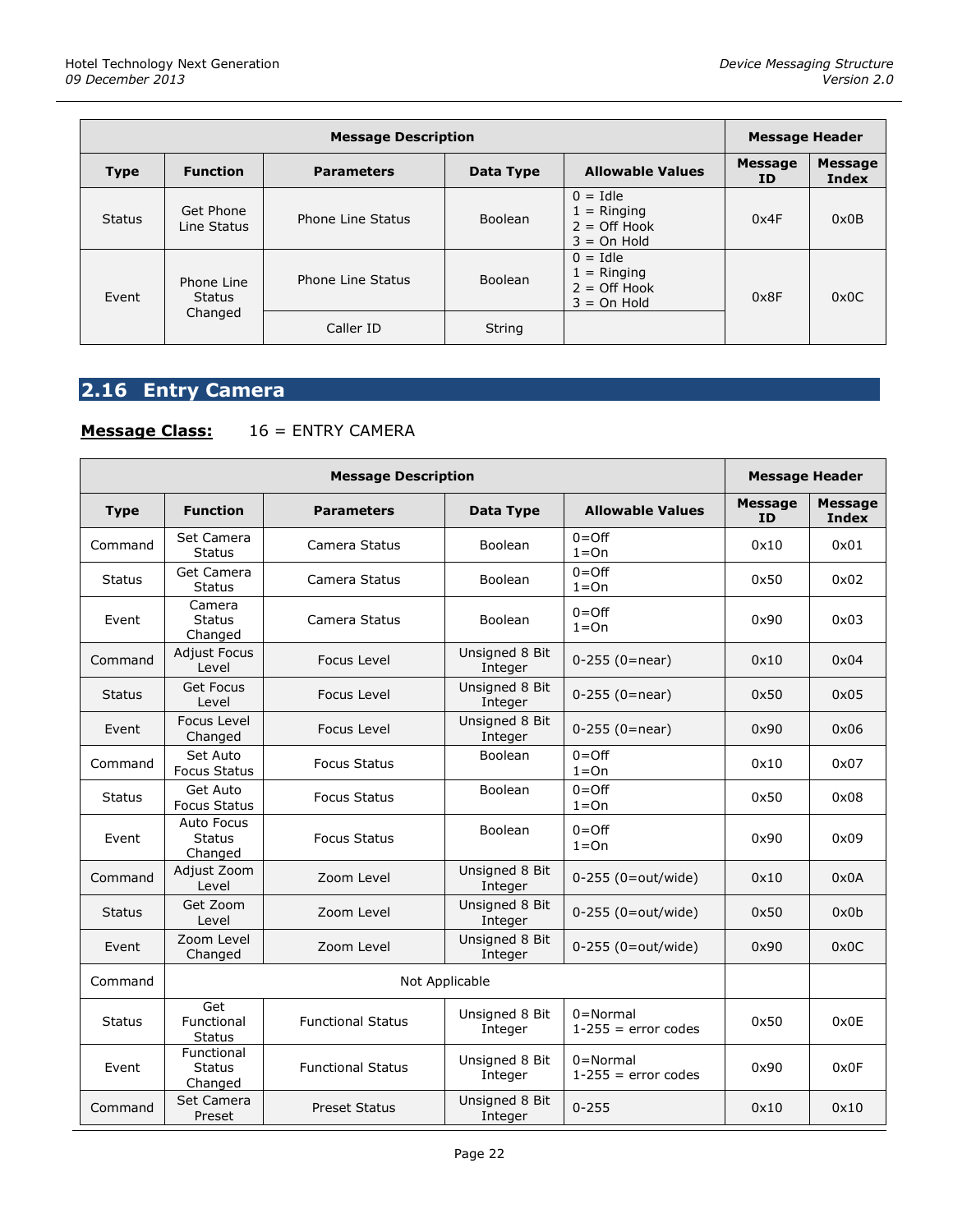|               | <b>Message Description</b>         |                               |                           |                                |                      |                         |
|---------------|------------------------------------|-------------------------------|---------------------------|--------------------------------|----------------------|-------------------------|
| <b>Type</b>   | <b>Function</b>                    | <b>Parameters</b>             | <b>Data Type</b>          | <b>Allowable Values</b>        | <b>Message</b><br>ID | <b>Message</b><br>Index |
| <b>Status</b> | Get Camera<br>Preset               | <b>Preset Status</b>          | Unsigned 8 Bit<br>Integer | $0 - 255$                      | 0x50                 | 0x11                    |
| Event         | Camera<br>Preset<br>Changed        | <b>Preset Status</b>          | Unsigned 8 Bit<br>Integer | $0 - 255$                      | 0x90                 | 0x12                    |
| Command       | Adjust Pan<br>Position             | Pan Position                  | Unsigned 8 Bit<br>Integer | $0-255$ (0=left)               | 0x10                 | 0x13                    |
| <b>Status</b> | Get Pan<br>Position                | Pan Position                  | Unsigned 8 Bit<br>Integer | $0-255$ (0=left)               | 0x50                 | 0x14                    |
| Event         | Pan Position<br>Changed            | Pan Position                  | Unsigned 8 Bit<br>Integer | $0-255$ (0=left)               | 0x90                 | 0x15                    |
| Command       | <b>Adjust Tilt</b><br>Position     | <b>Tilt Position</b>          | Unsigned 8 Bit<br>Integer | $0-255$ (0=down)               | 0x10                 | 0x16                    |
| <b>Status</b> | <b>Get Tilt</b><br>Position        | <b>Tilt Position</b>          | Unsigned 8 Bit<br>Integer | $0-255$ (0=down)               | 0x50                 | 0x17                    |
| Event         | <b>Tilt Position</b><br>Changed    | <b>Tilt Position</b>          | Unsigned 8 Bit<br>Integer | $0-255$ (0=down)               | 0x90                 | 0x18                    |
| Command       | Adjust IRIS<br>Level               | Iris Level                    | Unsigned 8 Bit<br>Integer | $0 - 255$ (0=closed)           | 0x10                 | 0x19                    |
| <b>Status</b> | Get IRIS<br>Level                  | Iris Level                    | Unsigned 8 Bit<br>Integer | $0 - 255$ (0=closed)           | 0x50                 | 0x1A                    |
| Event         | <b>IRIS Level</b><br>Changed       | Iris Level                    | Unsigned 8 Bit<br>Integer | $0-255$ (0=closed)             | 0x90                 | 0x1B                    |
| Command       |                                    |                               | Not Applicable            |                                |                      |                         |
|               | <b>Get Contact</b>                 | <b>Contact Closure Status</b> | Boolean                   | $0 =$ Off<br>$1 = On$          |                      |                         |
| <b>Status</b> | Closure<br><b>Status</b>           | <b>Contact Number</b>         | Unsigned 8 Bit<br>Integer | $0 - 255$                      | 0x50                 | 0x1D                    |
|               | Contact<br>Closure                 | <b>Contact Closure Status</b> | Boolean                   | $0 =$ Off<br>$1 = On$          |                      |                         |
| Event         | <b>Status</b><br>Changed           | Contact Number                | Unsigned 8 Bit<br>Integer | $0 - 255$                      | 0x90                 | 0x0E                    |
| Command       |                                    |                               | Not Applicable            |                                |                      |                         |
| Status        |                                    |                               | Not Applicable            |                                |                      |                         |
| Event         | Motion<br><b>Status</b><br>Changed | Sensor Status                 | Unsigned 8 Bit<br>Integer | $0 - 255$                      | 0x90                 | 0x21                    |
| Command       | Set Online<br><b>Status</b>        | <b>Online Status</b>          | Boolean                   | $0 =$ Offline<br>$1 =$ Online  | 0x10                 | 0x22                    |
| <b>Status</b> | Get Online<br><b>Status</b>        | Online Status                 | Boolean                   | $0 =$ Offline<br>$1 = 0$ nline | 0x50                 | 0x23                    |
| Event         | Online<br><b>Status</b><br>Changed |                               | Void                      |                                |                      | 0x24                    |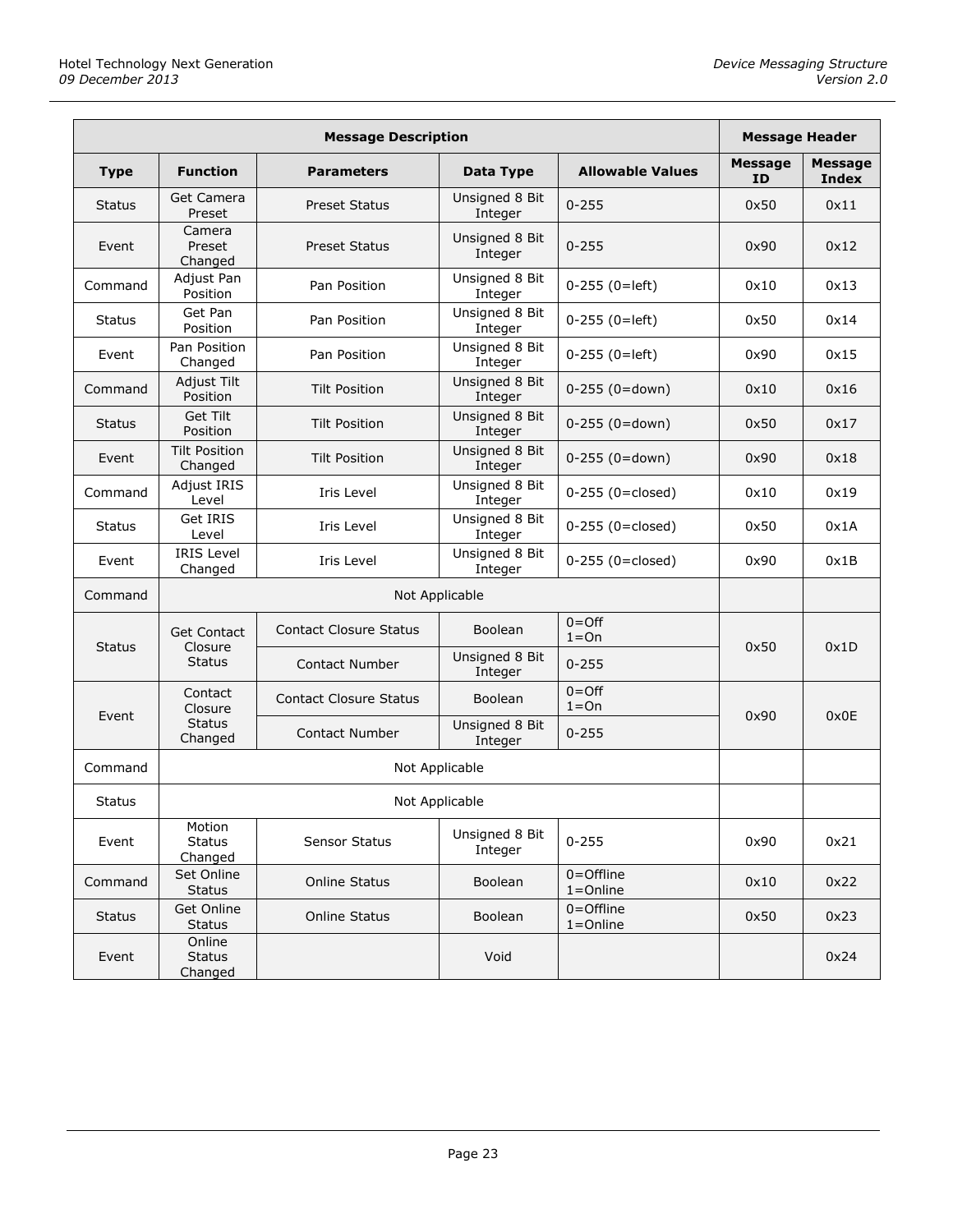## <span id="page-23-0"></span>**2.17 Location Service**

### **Message Class:** 17 = LOCATION SERVICE

|                                  | <b>Message Description</b> |                   |           |                         |                       |                         |
|----------------------------------|----------------------------|-------------------|-----------|-------------------------|-----------------------|-------------------------|
| <b>Type</b>                      | <b>Function</b>            | <b>Parameters</b> | Data Type | <b>Allowable Values</b> | <b>Message</b><br>ID. | <b>Message</b><br>Index |
| Set Known<br>Command<br>Location | Location Name              | String            |           | 0x11                    |                       |                         |
|                                  |                            | Asset Identifier  | String    |                         |                       | 0x01                    |
| <b>Status</b>                    |                            | Location Name     | String    |                         | 0x51                  | 0x02                    |
|                                  | <b>Get Location</b>        | Asset Identifier  | String    |                         |                       |                         |
| Event                            | Location<br>Changed        | Location Name     | String    |                         | 0x91                  | 0x03                    |
|                                  |                            | Asset Identifier  | String    |                         |                       |                         |

## <span id="page-23-1"></span>**2.18 Audio Control**

#### **Message Class:** 18 = AUDIO CONTROL

|               | <b>Message Description</b>        |                     |                           |                                                                          |                             |                         |
|---------------|-----------------------------------|---------------------|---------------------------|--------------------------------------------------------------------------|-----------------------------|-------------------------|
| <b>Type</b>   | <b>Function</b>                   | <b>Parameters</b>   | Data Type                 | <b>Allowable Values</b>                                                  | <b>Message</b><br><b>ID</b> | <b>Message</b><br>Index |
| Command       | Set Power<br><b>Status</b>        | Power Status        | <b>Boolean</b>            | $0 =$ Off<br>$1 = On$                                                    | 0x12                        | 0x01                    |
| <b>Status</b> | Get Power<br><b>Status</b>        | <b>Power Status</b> | <b>Boolean</b>            | $0 =$ Off<br>$1 = On$                                                    | 0x52                        | 0x02                    |
| Event         | Power<br><b>Status</b><br>Changed | <b>Power Status</b> | <b>Boolean</b>            | $0 =$ Off<br>$1 = On$                                                    | 0x92                        | 0x03                    |
| Command       | Set Mute<br><b>Status</b>         | <b>Mute Status</b>  | Boolean                   | $0 =$ Unmuted<br>$1 =$ Muted                                             | 0x12                        | 0x04                    |
| <b>Status</b> | Get Mute<br><b>Status</b>         | Mute Status         | Boolean                   | $0 =$ Unmuted<br>$1 =$ Muted                                             | 0x52                        | 0x05                    |
| Event         | Mute Status<br>Changed            | <b>Mute Status</b>  | <b>Boolean</b>            | $0 =$ Unmuted<br>$1 =$ Muted                                             | 0x92                        | 0x06                    |
| Command       | Set Volume                        | Volume Percent      | Unsigned 8-bit<br>integer | $0 - 100%$                                                               | 0x12                        | 0x07                    |
| <b>Status</b> | Get Volume                        | Volume Percent      | Unsigned 8-bit<br>integer | $0 - 100%$                                                               | 0x52                        | 0x08                    |
| Event         | Volume<br>Changed                 | Volume Percent      | Unsigned 8-bit<br>integer | $0 - 100%$                                                               | 0x92                        | 0x09                    |
| Command       | Set Audio<br>Source               | Source Type         | <b>String</b>             | AM, FM, Sirius XM,<br>Internet Radio,<br>CD/DVD, Aux, Dock,<br><b>TV</b> | 0x12                        | 0x0A                    |
| <b>Status</b> | Get Audio<br>Source               | Source Type         | <b>String</b>             | AM, FM, Sirius XM,<br>Internet Radio,<br>CD/DVD, Aux, Dock,<br><b>TV</b> | 0x52                        | 0x0B                    |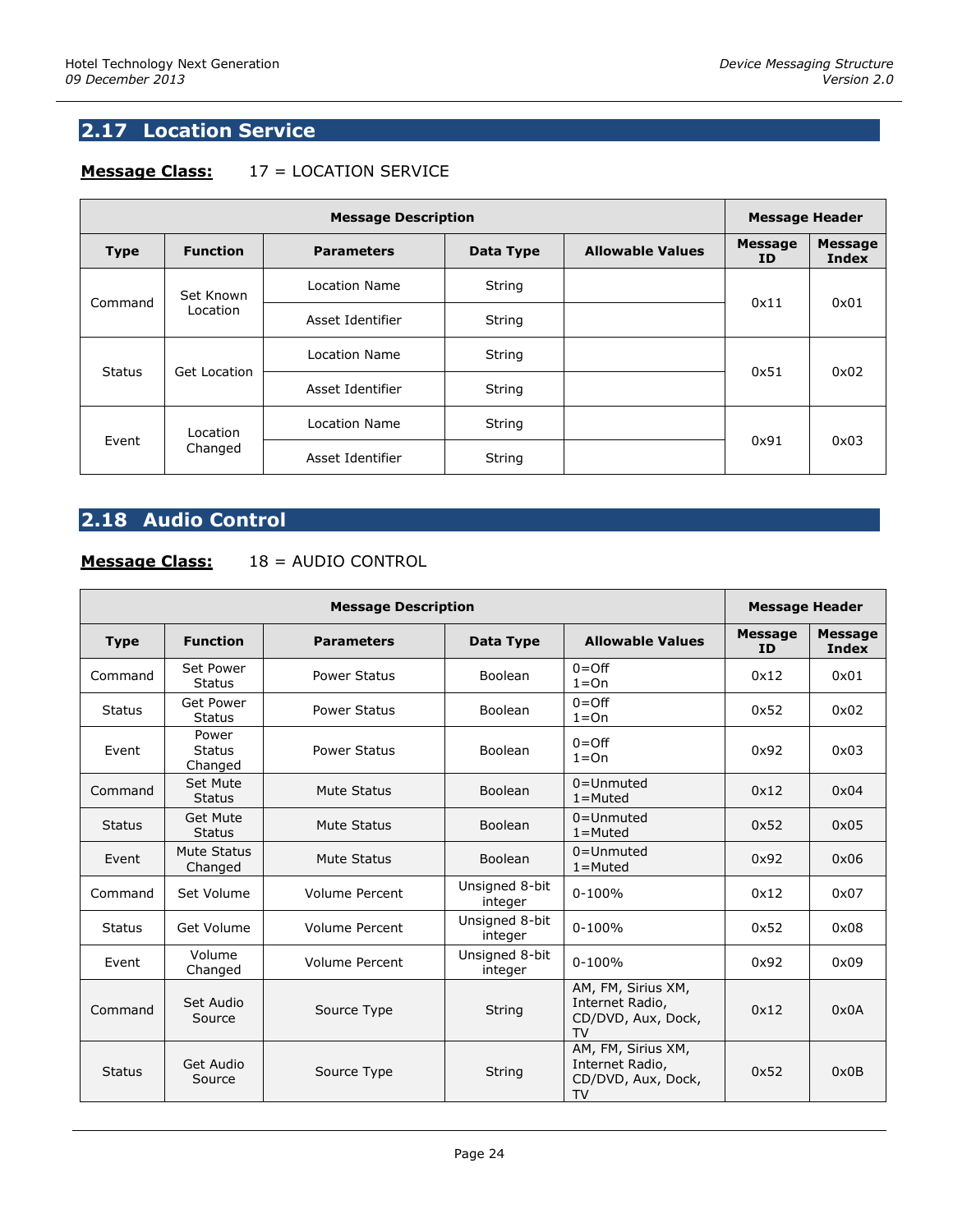|               | <b>Message Description</b> |                   |                                        |                                                                            |                             |                         |
|---------------|----------------------------|-------------------|----------------------------------------|----------------------------------------------------------------------------|-----------------------------|-------------------------|
| <b>Type</b>   | <b>Function</b>            | <b>Parameters</b> | Data Type                              | <b>Allowable Values</b>                                                    | <b>Message</b><br><b>ID</b> | <b>Message</b><br>Index |
| Event         | Audio<br>Source<br>Changed | Source Type       | String                                 | AM, FM, Sirius XM,<br>Internet Radio,<br>CD/DVD, Aux, Dock,<br><b>TV</b>   | 0x92                        | 0x0C                    |
| Command       | <b>Set Station</b>         | Station           | String                                 | AM XXXX (970)<br>FM XXX.X (102.5)<br>Sirius XM XXX (0-999)<br>Internet URL | 0x12                        | 0x0D                    |
| <b>Status</b> | <b>Get Station</b>         | Station           | String                                 | AM XXXX (970)<br>FM XXX.X (102.5)<br>Sirius XM XXX (0-999)<br>Internet URL | 0x52                        | 0x0E                    |
| Event         | Station<br>Changed         | Station           | String                                 | AM XXXX (970)<br>FM XXX.X (102.5)<br>Sirius XM XXX (0-999)<br>Internet URL | 0x92                        | 0x0F                    |
| Command       | Set Zone                   | Zone Number       | Unsigned 8-bit<br>integer              | $0 - 255$                                                                  | 0x12                        | 0x10                    |
|               | <b>Status</b>              | Zone Status       | <b>Boolean</b>                         | $0 =$ Off<br>$1 = On$                                                      |                             |                         |
|               | Get Zone                   | Zone Number       | Unsigned 8-bit<br>integer              | $0 - 255$                                                                  |                             | 0x11                    |
| <b>Status</b> | <b>Status</b>              | Zone Status       | Boolean                                | $0 =$ Off<br>$1 = On$                                                      | 0x52                        |                         |
|               | Zone Status                | Zone Number       | Unsigned 8-bit<br>$0 - 255$<br>integer |                                                                            |                             |                         |
| Event         | Changed                    | Zone Status       | Boolean                                | $0 =$ Off<br>$1 = On$                                                      | 0x92                        | 0x12                    |

# <span id="page-24-0"></span>**2.19 Television Integration**

## **Message Class:** 19 = TELEVISION INTEGRATION

| <b>Message Description</b> |                 |                   |                           |                                                     |                      | <b>Message Header</b>   |  |
|----------------------------|-----------------|-------------------|---------------------------|-----------------------------------------------------|----------------------|-------------------------|--|
| <b>Type</b>                | <b>Function</b> | <b>Parameters</b> | Data Type                 | <b>Allowable Values</b>                             | <b>Message</b><br>ID | <b>Message</b><br>Index |  |
|                            | Set TV          | Power Status      | Unsigned 8-bit<br>integer | $0 = \text{Off}$<br>$1 =$ Standby<br>$2 = On$       |                      |                         |  |
|                            |                 | TV Mode           | Unsigned 8-bit<br>integer | $0 = Normal$<br>$1 =$ Kiosk Mode<br>$2 =$ Menu Mode |                      |                         |  |
| Command                    | <b>Status</b>   | Channel Number    | String                    |                                                     | 0x13                 | 0x13                    |  |
|                            |                 | Volume Percent    | Unsigned 8-bit<br>integer | $0 - 100%$                                          |                      |                         |  |
|                            |                 | Mute Status       | Unsigned 8-bit<br>integer | $0 =$ Unmuted<br>$1 =$ Muted                        |                      |                         |  |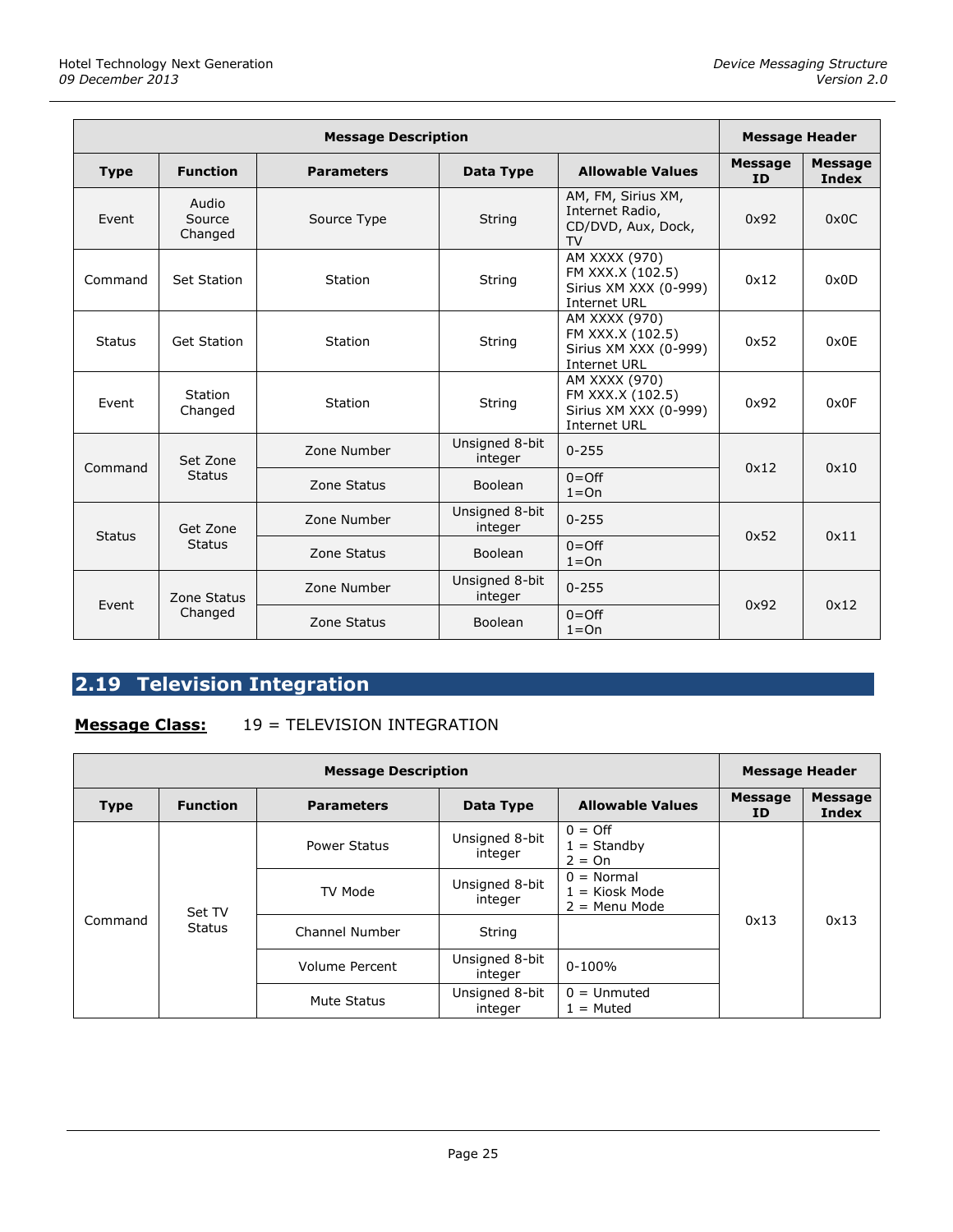|               | <b>Message Description</b>        |                       |                           |                                                                                                                                         |                             |                         |
|---------------|-----------------------------------|-----------------------|---------------------------|-----------------------------------------------------------------------------------------------------------------------------------------|-----------------------------|-------------------------|
| <b>Type</b>   | <b>Function</b>                   | <b>Parameters</b>     | <b>Data Type</b>          | <b>Allowable Values</b>                                                                                                                 | <b>Message</b><br><b>ID</b> | Message<br><b>Index</b> |
|               |                                   | <b>Input Source</b>   | Unsigned 8-bit<br>integer | $0 = \text{Coax}$<br>$1 =$ Composite<br>$2 = S$ video<br>$3 =$ Component<br>$4 = VGA$<br>$5 = HDMI$<br>$6 = USB$<br>$7 = RJ45$ Ethernet |                             |                         |
|               |                                   | Input Index           | Unsigned 8-bit<br>integer | $0 - 255$                                                                                                                               |                             |                         |
|               |                                   | <b>Power Status</b>   | Unsigned 8-bit<br>integer | $0 = \text{Off}$<br>$1 =$ Standby<br>$2 = On$                                                                                           |                             |                         |
|               |                                   | TV Mode               | Unsigned 8-bit<br>integer | $0 = Normal$<br>$1 =$ Kiosk Mode<br>$2 =$ Menu Mode                                                                                     |                             |                         |
|               |                                   | <b>Channel Number</b> | String                    |                                                                                                                                         |                             |                         |
|               |                                   | <b>Volume Percent</b> | Unsigned 8-bit<br>integer | $0 - 100%$                                                                                                                              |                             |                         |
| <b>Status</b> | Get TV<br><b>Status</b>           | Mute Status           | Unsigned 8-bit<br>integer | $0 =$ Unmuted<br>$1 =$ Muted                                                                                                            | 0x53                        | 0x14                    |
|               |                                   | <b>Input Source</b>   | Unsigned 8-bit<br>integer | $0 = \text{Coax}$<br>$1 =$ Composite<br>$2 = S$ video<br>$3 =$ Component<br>$4 = VGA$<br>$5 = HDMI$<br>$6 = USB$<br>$7 = RJ45$ Ethernet |                             |                         |
|               |                                   | Input Index           | Unsigned 8-bit<br>integer | $0 - 255$                                                                                                                               |                             |                         |
|               |                                   | <b>Power Status</b>   | Unsigned 8-bit<br>integer | $0 = \text{Off}$<br>$1 =$ Standby<br>$2 = On$                                                                                           |                             |                         |
|               |                                   | TV Mode               | Unsigned 8-bit<br>integer | $0 = Normal$<br>$1 =$ Kiosk Mode<br>$2 =$ Menu Mode                                                                                     |                             |                         |
|               |                                   | Channel Number        | String                    |                                                                                                                                         |                             |                         |
|               |                                   | Volume Percent        | Unsigned 8-bit<br>integer | $0 - 100%$                                                                                                                              |                             |                         |
| Event         | <b>TV Status</b><br>Changed       | Mute Status           | Unsigned 8-bit<br>integer | $0 =$ Unmuted<br>$1 =$ Muted                                                                                                            | 0x93                        | 0x15                    |
|               |                                   | <b>Input Source</b>   | Unsigned 8-bit<br>integer | $0 = \text{Coax}$<br>$1 =$ Composite<br>$2 = S$ video<br>$3 =$ Component<br>$4 = VGA$<br>$5 = HDMI$<br>$6 = USB$<br>$7 = RJ45$ Ethernet |                             |                         |
|               |                                   | Input Index           | Unsigned 8-bit<br>integer | $0 - 255$                                                                                                                               |                             |                         |
| Command       | Set Power<br><b>Status</b>        | <b>Power Status</b>   | Unsigned 8-bit<br>integer | $0 = \text{Off}$<br>$1 =$ Standby                                                                                                       | 0x13                        | 0x16                    |
| <b>Status</b> | <b>Get Power</b><br><b>Status</b> | Power Status          | Unsigned 8-bit<br>integer | $0 = \text{Off}$<br>$1 =$ Standby                                                                                                       | 0x53                        | 0x17                    |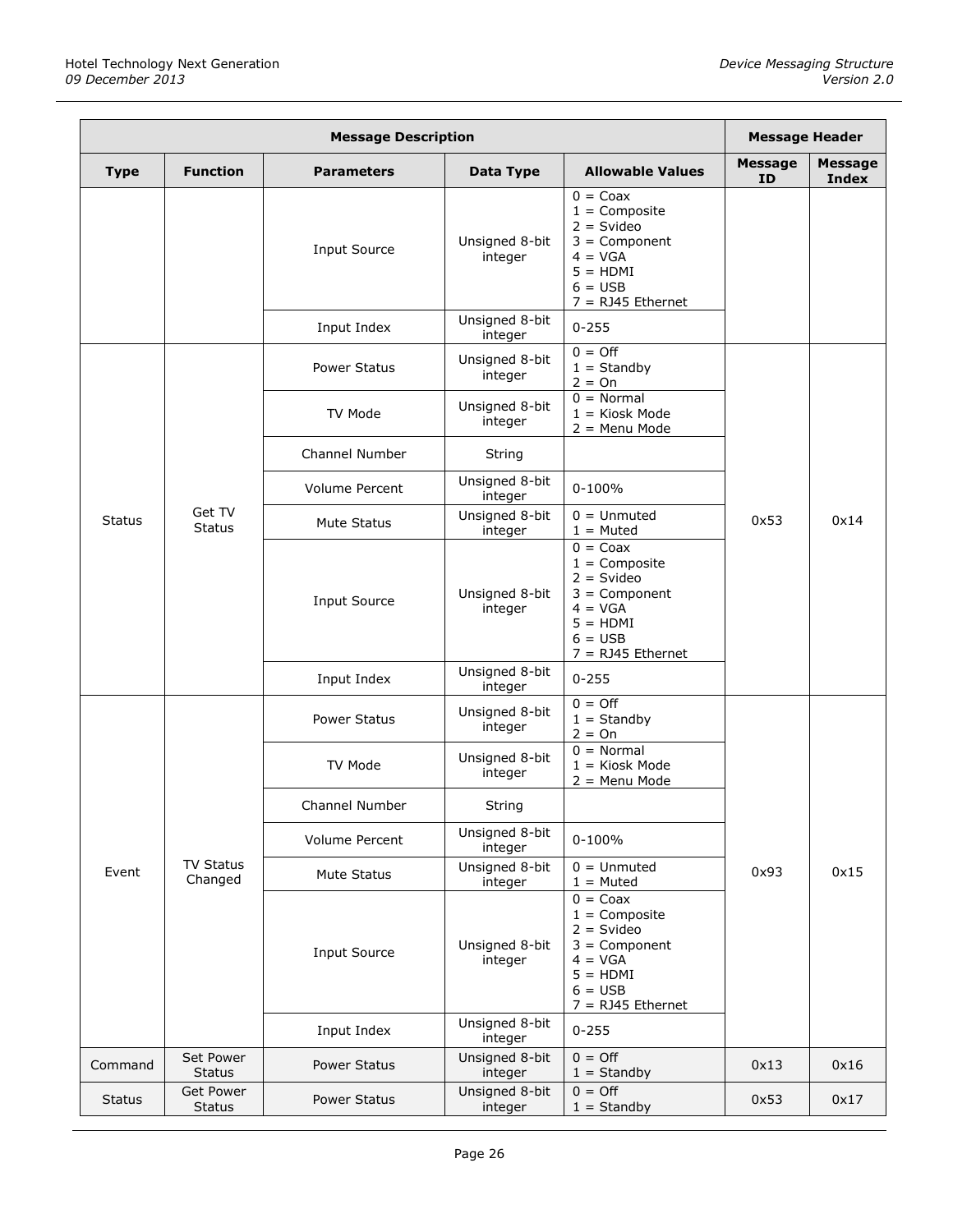|               |                                   | <b>Message Description</b> |                           |                                                                                                                                         | <b>Message Header</b> |                                |
|---------------|-----------------------------------|----------------------------|---------------------------|-----------------------------------------------------------------------------------------------------------------------------------------|-----------------------|--------------------------------|
| <b>Type</b>   | <b>Function</b>                   | <b>Parameters</b>          | Data Type                 | <b>Allowable Values</b>                                                                                                                 | <b>Message</b><br>ID  | <b>Message</b><br><b>Index</b> |
| Event         | Power<br><b>Status</b><br>Changed | <b>Power Status</b>        | Unsigned 8-bit<br>integer | $0 = \text{Off}$<br>$1 =$ Standby                                                                                                       | 0x93                  | 0x18                           |
| Command       | Set TV Mode                       | TV Mode                    | Unsigned 8-bit<br>integer | $0 = Normal$<br>$1 =$ Kiosk Mode<br>$2 =$ Menu Mode                                                                                     | 0x13                  | 0x19                           |
| <b>Status</b> | Get TV Mode                       | TV Mode                    | Unsigned 8-bit<br>integer | $0 = Normal$<br>$1 =$ Kiosk Mode<br>$2 =$ Menu Mode                                                                                     | 0x53                  | 0x1A                           |
| Event         | TV Mode<br>Changed                | TV Mode                    | Unsigned 8-bit<br>integer | $0 = Normal$<br>$1 =$ Kiosk Mode<br>$2 =$ Menu Mode                                                                                     | 0x93                  | 0x1B                           |
| Command       | Set Channel                       | <b>Channel Number</b>      | String                    |                                                                                                                                         | 0x13                  | 0x1C                           |
| <b>Status</b> | <b>Get Channel</b>                | <b>Channel Number</b>      | String                    |                                                                                                                                         | 0x53                  | 0x1D                           |
| Event         | Channel<br>Changed                | <b>Channel Number</b>      | String                    |                                                                                                                                         | 0x93                  | 0x1E                           |
| Command       | Set TV<br>Source                  | <b>Input Source</b>        | Unsigned 8-bit<br>integer | $0 = \text{Coax}$<br>$1 =$ Composite<br>$2 = S$ video<br>$3 =$ Component<br>$4 = VGA$<br>$5 = HDMI$<br>$6 = USB$<br>$7 = RJ45$ Ethernet | 0x13                  | 0x1F                           |
|               |                                   | Input Index                | Unsigned 8-bit<br>integer | $0 - 255$                                                                                                                               |                       |                                |
| <b>Status</b> | Get TV<br>Source                  | <b>Input Source</b>        | Unsigned 8-bit<br>integer | $0 = \text{Coax}$<br>$1 =$ Composite<br>$2 = S$ video<br>$3 =$ Component<br>$4 = VGA$<br>$5 = HDMI$<br>$6 = USE$<br>$7 = RJ45$ Ethernet | 0x53                  | 0x20                           |
|               |                                   | Input Index                | Unsigned 8-bit<br>integer | $0 - 255$                                                                                                                               |                       |                                |
| Event         | <b>TV Source</b><br>Changed       | <b>Input Source</b>        | Unsigned 8-bit<br>integer | $0 = \text{Coax}$<br>$1 =$ Composite<br>$2 = S$ video<br>$3 =$ Component<br>$4 = VGA$<br>$5 = HDMI$<br>$6 = USE$<br>$7 = RJ45$ Ethernet | 0x93                  | 0x21                           |
|               |                                   | Input Index                | Unsigned 8-bit<br>integer | $0 - 255$                                                                                                                               |                       |                                |
| Command       | Set Volume<br>Level               | Volume Percent             | Unsigned 8-bit<br>integer | $0 - 100%$                                                                                                                              | 0x13                  | 0x22                           |
| <b>Status</b> | Get Volume<br>Level               | Volume Percent             | Unsigned 8-bit<br>integer | $0 - 100%$                                                                                                                              | 0x53                  | 0x23                           |
| Event         | Volume<br>Level<br>Changed        | Volume Percent             | Unsigned 8-bit<br>integer | $0 - 100%$                                                                                                                              | 0x93                  | 0x24                           |
| Command       | Set Mute<br><b>Status</b>         | Mute Status                | Unsigned 8-bit<br>integer | $0 =$ Unmuted<br>$1 =$ Muted                                                                                                            | 0x13                  | 0x25                           |
| <b>Status</b> | Get Mute<br>Status                | Mute Status                | Unsigned 8-bit<br>integer | $0 =$ Unmuted<br>$1 =$ Muted                                                                                                            | 0x53                  | 0x26                           |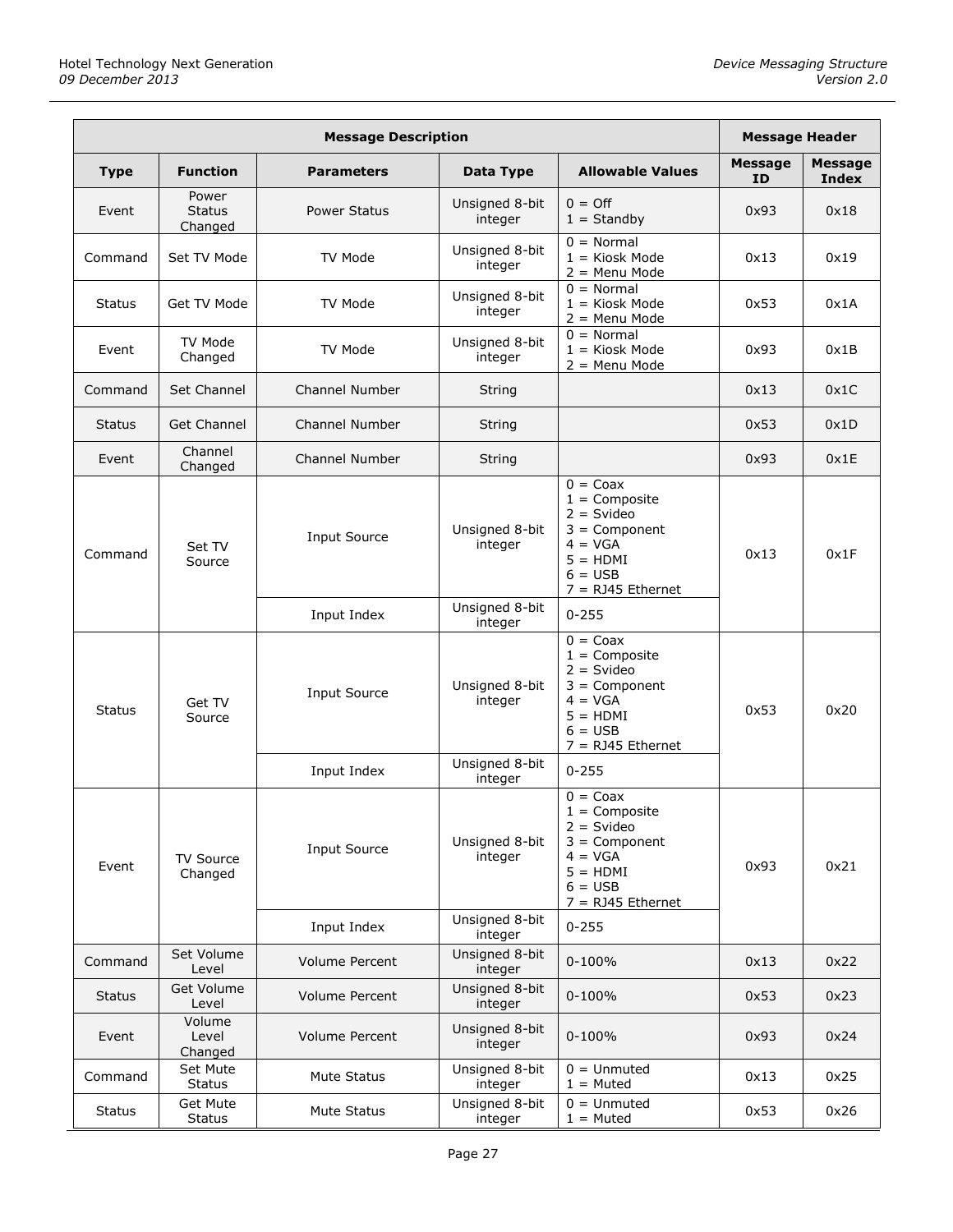|               | <b>Message Description</b>       |                          |                           |                              |                             |                         |
|---------------|----------------------------------|--------------------------|---------------------------|------------------------------|-----------------------------|-------------------------|
| <b>Type</b>   | <b>Function</b>                  | <b>Parameters</b>        | Data Type                 | <b>Allowable Values</b>      | <b>Message</b><br><b>ID</b> | <b>Message</b><br>Index |
| Event         | Mute Status<br>Changed           | Mute Status              | Unsigned 8-bit<br>integer | $0 =$ Unmuted<br>$1 =$ Muted | 0x93                        | 0x27                    |
| Command       | Set<br><b>Backlight</b><br>Level | <b>Backlight Percent</b> | Unsigned 8-bit<br>integer | $0 - 100%$                   | 0x13                        | 0x28                    |
| <b>Status</b> | Get<br>Backlight<br>Level        | <b>Backlight Percent</b> | Unsigned 8-bit<br>integer | $0 - 100%$                   | 0x53                        | 0x29                    |
| Event         | Backlight<br>Level<br>Changed    | <b>Backlight Percent</b> | Unsigned 8-bit<br>integer | $0 - 100%$                   | 0x93                        | 0x2A                    |
| Command       | <b>Display</b><br>Message        | Message                  | String                    |                              | 0x13                        | 0x2B                    |
| <b>Status</b> |                                  |                          | Not Applicable            |                              |                             |                         |
| Event         | Message<br>Displayed             | Message                  | String                    |                              | 0x93                        | 0x2D                    |
| Command       | Start<br>Application             | Command                  | String                    |                              | 0x13                        | 0x2E                    |
| <b>Status</b> | Not Applicable                   |                          |                           |                              |                             |                         |
| Event         | Application<br><b>Started</b>    | Command                  | <b>String</b>             |                              | 0x93                        | 0x30                    |

## <span id="page-27-0"></span>**2.20 Voice Activation**

#### **Message Class:** 20 = VOICE ACTIVATION

In Version 2.0 of this document, the Voice Activation content was removed, but the section remains since Message Class 20 = VOICE ACTIVATION remains for backwards compatibility.

## <span id="page-27-1"></span>**2.21 Portable Remote Control**

**Message Class:** 21 = PORTABLE REMOTE CONTROL

In Version 2.0 of this document, the Voice Activation content was removed, but the section remains since Message Class 21 = PORTABLE REMOTE CONTROL remains for backwards compatibility.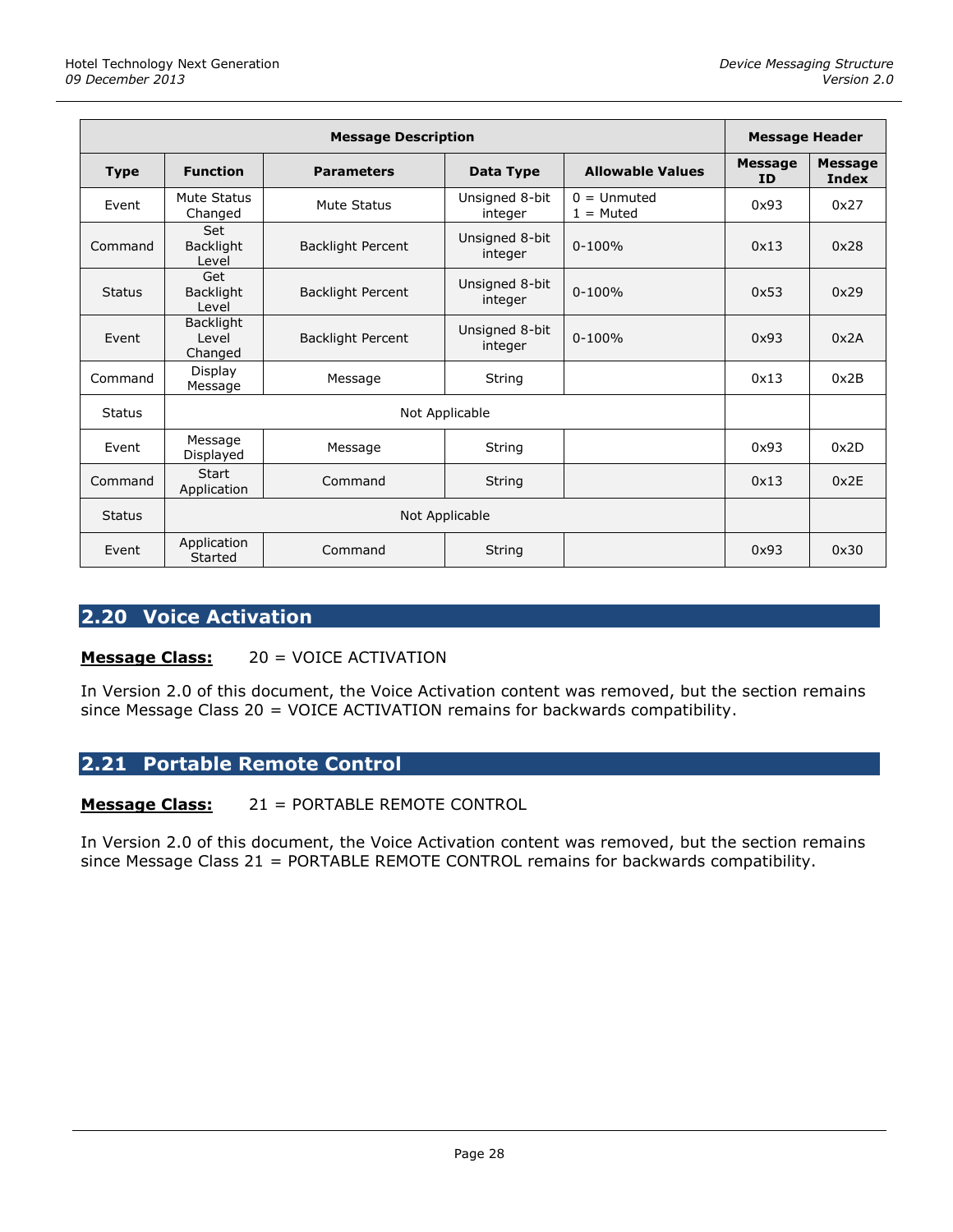## <span id="page-28-0"></span>**3 Messaging Structure Appendix**

#### <span id="page-28-1"></span>**3.1 Message Format**

Each message begins with a 16-bit message header followed by a variable length message payload followed by a 16-bit end of stream (EOS) indicator.

| Message header |                                                               | Message payload | Message end        |  |  |
|----------------|---------------------------------------------------------------|-----------------|--------------------|--|--|
|                | 8-bit Message ID   8-bit Message Index   Variable Length Data |                 | $\cdot$ 16-bit EOS |  |  |

## <span id="page-28-2"></span>**3.2 Message Header**

Following is the layout of the Message Header with an example:

| MSB  | 16 Bits<br><b>LSK</b> |                                                     |  |  |  |  |
|------|-----------------------|-----------------------------------------------------|--|--|--|--|
|      | 2 Bytes               |                                                     |  |  |  |  |
|      |                       | 16 15   14 13 12 11 10 09   08 07 06 05 04 03 02 01 |  |  |  |  |
|      | Message ID            | Message Index                                       |  |  |  |  |
| Tvpe | Message Class         |                                                     |  |  |  |  |

| Field Name    | Description                                                                                                                                 |  |  |  |
|---------------|---------------------------------------------------------------------------------------------------------------------------------------------|--|--|--|
| <b>Type</b>   | This field identifies the type of the message.<br>$0x00 =$ Command<br>$0x01 =$ Status message<br>$0x02 =$ Event<br>$0x03 =$ Vendor specific |  |  |  |
| Message Class | This field identifies the major class of devices.<br>$0x01 =$ Lock<br>$0x02 =$ Lighting<br>$0x03 = HVAC$                                    |  |  |  |
| Message Index | This field identifies a specific command, event, or status.<br>$0x01 = Set$ Online Status<br>$0x02 = Get Online Status$<br>$0x03 = $        |  |  |  |

For example, a Thumbturn Status Changed Event message header from a Lock system would have the following identifier value: 0x8101.

| マ |               |  |  |  |  | ルム |  |  |               |  |  |  |  |  |
|---|---------------|--|--|--|--|----|--|--|---------------|--|--|--|--|--|
|   | Message Class |  |  |  |  |    |  |  | Message Index |  |  |  |  |  |
|   |               |  |  |  |  |    |  |  |               |  |  |  |  |  |

To simplify, for the first 16 classes or types of system, the first nibble of the Message Header MSB Byte is as follow:

 $0x0 =$ Status  $0x4 =$ Command  $0x8 = Event$ 

0xC = Vendor Specific